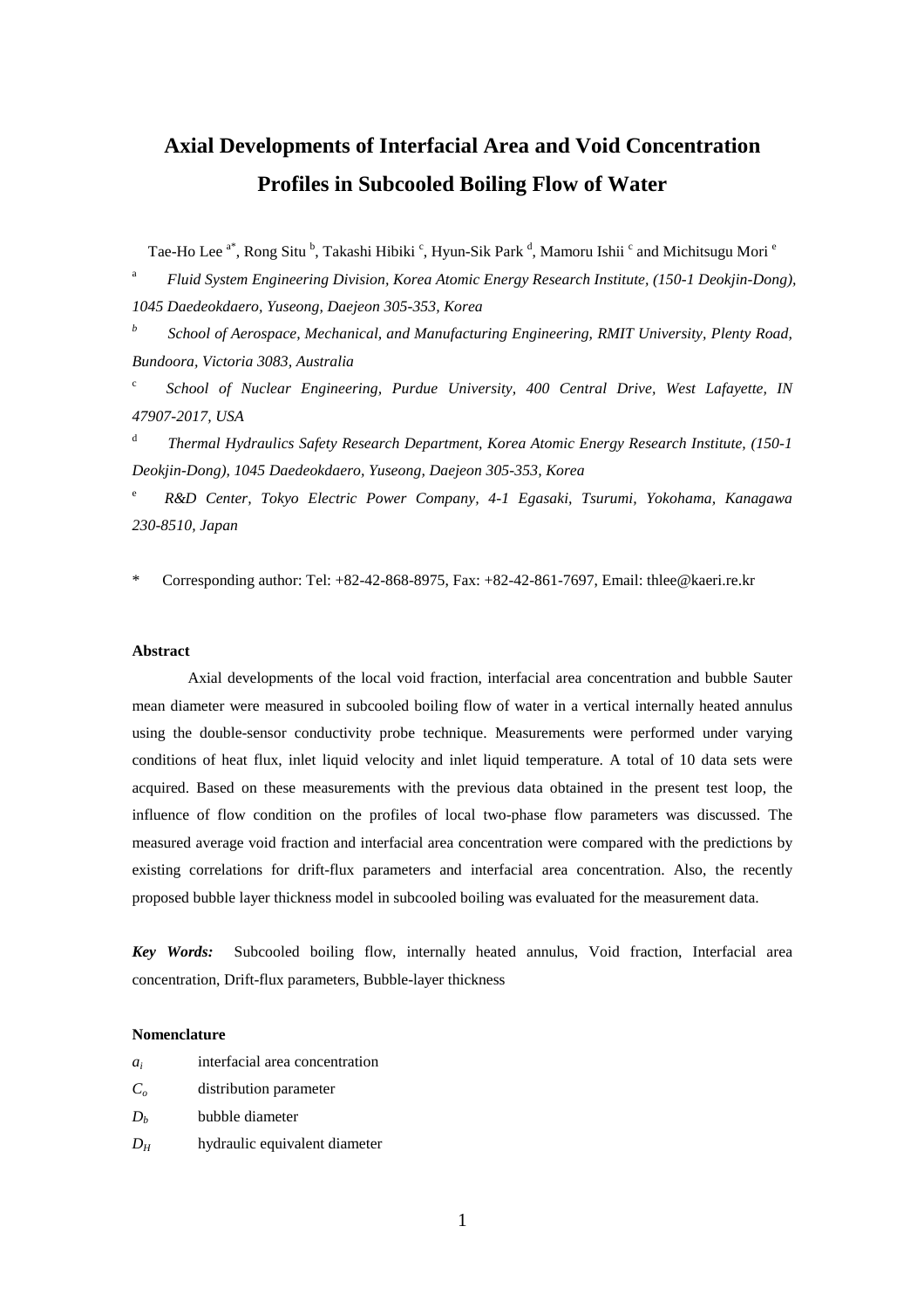| $D_{rod}$            | heater diameter                  |
|----------------------|----------------------------------|
| $D_{\rm sm}$         | Sauter mean diameter             |
| G                    | mass flux                        |
| g                    | gravitational acceleration       |
| $\dot{J}$            | mixture volumetric flux          |
| $j_g$                | superficial gas velocity         |
| $j_l$                | superficial liquid velocity      |
| $N_{Bo}$             | boiling number                   |
| $N_{Ia}$             | Jacob number                     |
| $N_{Re}$             | Reynolds number                  |
| $N_{\rm sub}$        | subcooling number                |
| $N_{We}$             | Weber number                     |
| $N_{Zu}$             | Zuber number                     |
| $\boldsymbol{P}$     | pressure                         |
| q''                  | heat flux                        |
| $\boldsymbol{R}$     | inner radius of outer round tube |
| $R_o$                | radius of inner heater rod       |
| r                    | radial coordinate                |
| T                    | temperature                      |
| $V_{gj}$             | weighted mean drift velocity     |
| $v_{fi}$             | inlet liquid velocity            |
| $v_g$                | gas phase velocity               |
| $v_r$                | relative velocity                |
| $x_{eq}$             | thermal equilibrium quality      |
| Z                    | axial coordinate                 |
| Greek symbols        |                                  |
| $\alpha$             | void fraction                    |
| $\Delta T_{\rm sub}$ | inlet subcooling                 |
| ΔP                   | pressure difference              |
| $\mu$                | dynamic viscosity                |
| $\mathcal{V}$        | kinematic viscosity              |
| $\rho$               | density                          |
| $\sigma$             | surface tension                  |
| Subscripts           |                                  |
| crit                 | critical                         |
| F                    | friction                         |
| $\sqrt{ }$           | liquid phase                     |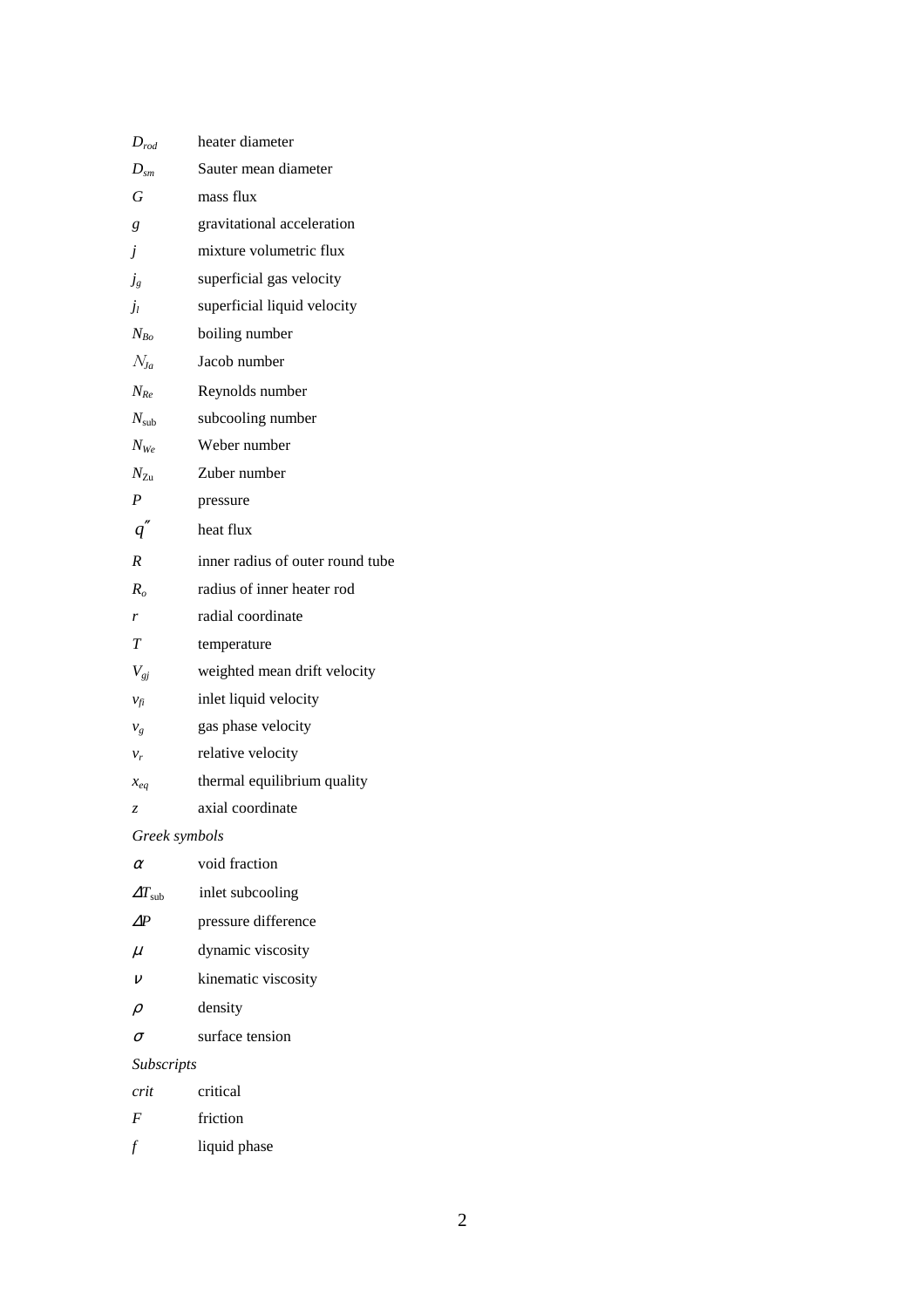| fi | fluid inlet |
|----|-------------|
| g  | vapor phase |
| h  | heating     |
| m  | mixture     |
| in | inlet       |

## **1. Introduction**

Accurate predictions of void fraction and interfacial area concentration in subcooled boiling regime are essential for boiling water reactor (BWR) safety analysis. The void fraction affects the heat transfer rate in the reactor core, the stability and the core reactivity. Also, the interfacial area concentration takes a significant role in the estimation of heat transfer capability, and is one of the key parameters in the current nuclear reactor safety analysis codes such as RELAP5, TRAC, and CATHARE in which two-fluid model is employed. In such codes, the void fraction is solved as a dependent variable while the interfacial area concentration should be given as a constitutive relation. Currently, the interfacial area concentration is implemented as flow regime dependent empirical correlation in most safety analysis codes with two-fluid model [1]. This approach, however, does not mechanistically represent the changes in interfacial structure and may lead to the numerical oscillations in system behavior due to its static and flow regime dependent nature. Recently, the interfacial area transport equation has been introduced to improve the two-fluid model [2]. It can replace the traditional flow regime maps and regime transition criteria. Thus, the interfacial area transport equation is expected to contribute to a great improvement in the predictive capability of code in safety analysis.

In order to develop a reliable interfacial area transport equation applicable to subcooled boiling flow, fundamental experiments to obtain accurate data sets for the distributions of local two-phase flow parameters are indispensable because the related model development and its validation depend on the availability of quantitative information on the subcooled boiling flow field. Especially, in view of the importance to the interfacial area transport equation, accurate data sets on the local void fraction and interfacial area concentration are required in various channel geometries and flow conditions.

Over the past 20 years, extensive experimental studies on the local measurements of these parameters in two-phase flow have been carried out. However, most of the studies have been restricted to an adiabatic bubbly flow due to the practical importance in many engineering applications. In subcooled boiling flow, most of previous works have dealt understandably with the measurements of gross effects rather than local effects. The earliest experiment to attempt the measurement of local void fraction was by Delhaye et al. [3]. They developed a fast micro-thermocouple that could enable the detection of the vapor or liquid phase, and measured the local void fraction and temperatures of liquid and vapor in steam-water flow. The local void fraction was estimated from the probability density function of the temperature signals. Sekoguchi et al. [4] used the single-sensor conductivity probe to measure both radial and axial distributions of local void fraction in subcooled and low quality boiling flow of water through cylindrical tubes. Hasan et al. [5] measured radial profiles of void fraction in subcooled boiling of R-113 through a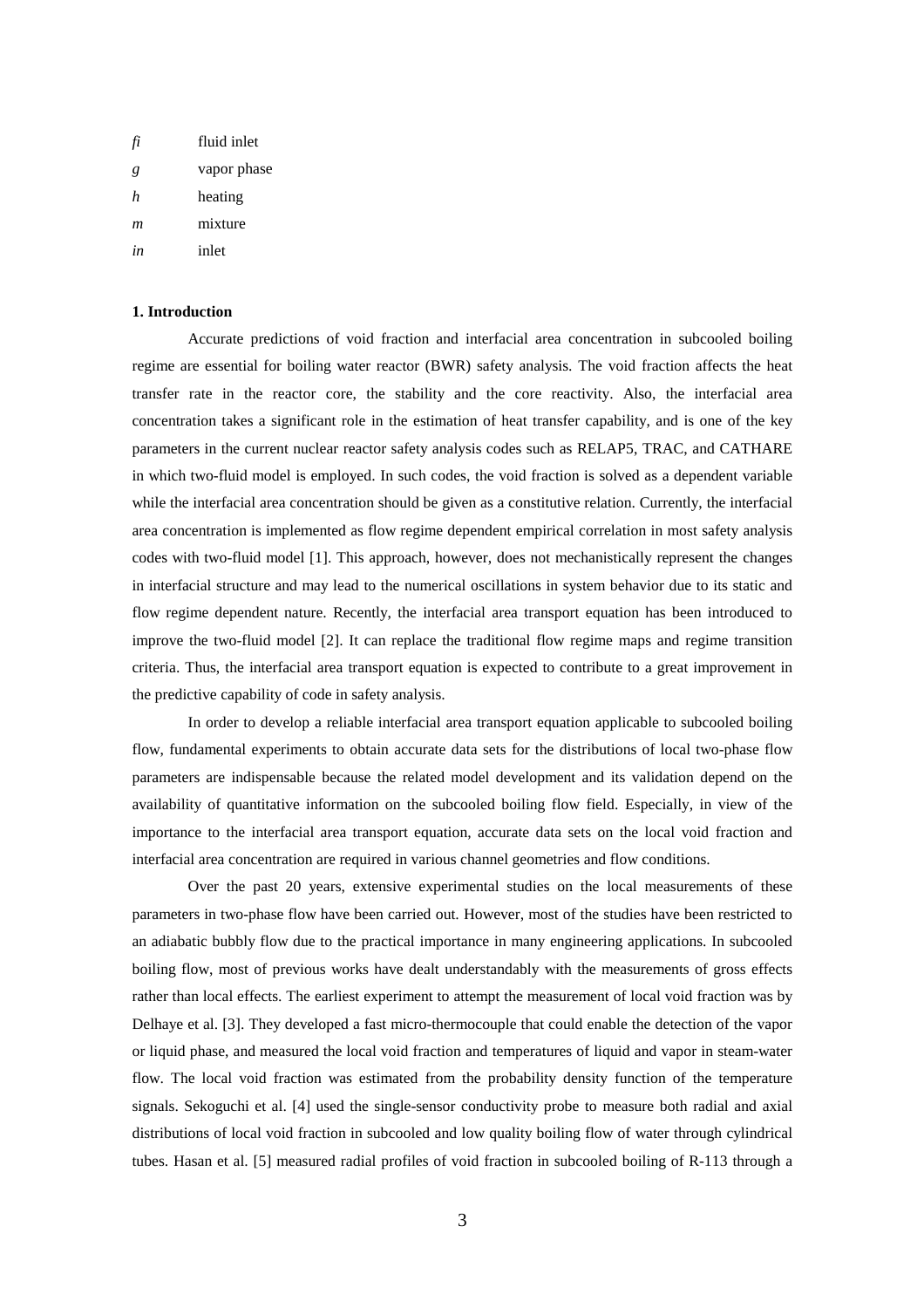vertical annulus. The void fraction was measured by a cylindrical hot-film sensor. Roy et al. [6] measured the local void fraction and the bubble size in subcooled boiling flow of R-113 through a vertical annulus. The void faction was measured by optical fiber probe. The local interfacial area concentration was also estimated using the measured void fraction and bubble size. Zeitoun et al. [7] also measured the void fractions and mean bubble sizes at various axial locations in subcooled flow boiling. The bubble mean diameter which can be used to calculate interfacial area concentration was determined using high-speed photography, and the void fraction was measured by a single-beam gamma densitometer. Based on the measured data, they proposed a correlation for mean bubble diameter. Recently, Garnier et al. [8] performed the measurements of local two-phase flow parameters in R-12 flow boiling in a vertical channel. The void fraction and interfacial area concentration were measured by an optical probe. Also, Lee et al. [9] measured the radial profiles of local void fraction and velocities of both phases in subcooled boiling flow of water in a vertical concentric annulus with a heated inner tube. A double-sensor conductivity probe was used for the measurements of local gas phase parameters.

As stated above, most attempts have been made for the local measurement of void fraction, whereas a few works have been done for the interfacial area concentration measurement in spite of its crucial role in interfacial transfer mechanism. Moreover, the data on axial development of local two-phase flow parameters, which are very important to evaluate the interfacial area transport equation, are extremely limited so far. From this point of view, Thermal-hydraulics and Reactor Safety Laboratory in Purdue University have been performing extensive experiments to obtain accurate data sets on local two-phase flow parameters in subcooled boiling flow [10]. As a continuation of this activity, this study also aims to construct a reliable database to model the interfacial area transport mechanisms. Using the double-sensor conductivity probe method, the axial developments of local void fraction, interfacial area concentration and bubble Sauter mean diameter were measured in subcooled boiling flow of water in an internally-heated annulus which is scaled-down from a prototypic BWR. Combining these new data with the previous data [10] obtained in the present experimental facility, the influences of inlet liquid temperature, heat flux and inlet liquid velocity on the distribution of local flow parameters are discussed. In addition, the measured area-averaged void fraction and interfacial area concentration are compared with the predictions using existing correlations for drift-flux parameters and interfacial area concentration. Also, the recently proposed bubble layer thickness model [11] to formulate a one-dimensional interfacial area transport equation in subcooled boiling flow is tested to evaluate the applicability of the model.

## **2. Experiments**

The test loop of present experiment has been designed to measure the relevant two-phase parameters necessary for developing constitutive models for the two-fluid model in subcooled boiling in BWR. It is a scaled-down loop from a prototypic BWR based on proper scaling criteria for geometric, hydrodynamic, and thermal similarities. Based on the scaling method by Situ et al. [12], the loop geometry and the thermal-hydraulic conditions in prototypic BWR and present scaled test loop were evaluated. The results of evaluation are presented in Table 1 where the subscript R denotes the ratio of the values for a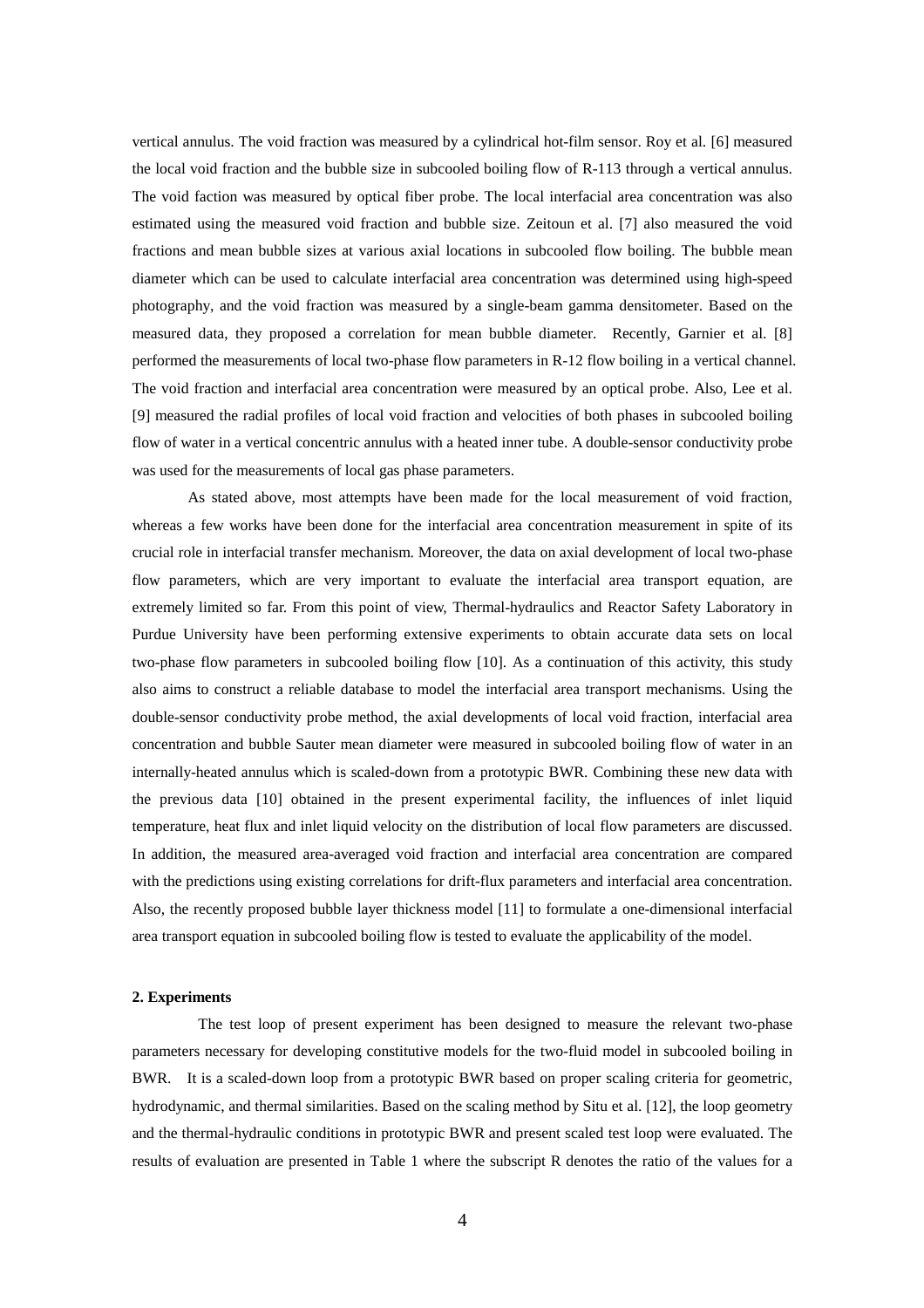present experiment to that for the prototype. In the table, the typical ranges of the similarity parameters covered in the present experiments are also tabulated. In the present test loop, the geometrical similarity is almost preserved, but the hydrodynamic and thermal similarities are not preserved due to the limited capability of the experimental equipment. However, since the geometrical similarity is preserved, the obtained data would provide the information on general basic flow characteristics in the channel of the BWR core.

A schematic of the test loop is shown in Fig. 1. The test loop mainly consists of a test section, a main tank and a circulating pump. The main tank holds the subcooled water, and has a cartridge heater and heat exchanger to control the inlet subcooling of test section. Distilled and degassed water from the main tank is pumped by a positive displacement pump, flows through a magnetic flow meter and is then divided into four separate lines. Each line runs to a fitting that is connected to the bottom of the test section. The test section contains a heated section where subcooled boiling occurs. The two-phase mixture at the test section outlet flows back through a separation tank to the main tank. The test section is a vertical concentric annulus that is formed by a transparent polycarbonate tube of 38.1 mm ID on the outside and a cartridge heater of 19.1 mm OD on the inside. The heater has an overall length of 2670 mm with a heated section of 1730 mm in length. The maximum power of the heater is 20 kW which corresponds to a maximum power of  $0.193 \text{ MW/m}^2$ . The details of the experimental facility are described in the papers of Situ et al. [10, 12]

The test section inlet temperature was measured by a thermistor probe with a sensor accuracy of  $\pm$  0.1 °C. The volumetric flow rate entering the test section was measured by a magnetic flow meter. It has an accuracy of  $\pm 1\%$  full scale reading. The differential pressure between the inlet and outlet of the test section was measured by a differential pressure cell with an accuracy of  $\pm 1\%$  full scale reading. Heat flux was calculated from the power applied to the heater rod and the heated surface area, and the accuracy of it was estimated to be  $\pm$  1% of the rated heat flux.

The local two-phase parameters were measured by the double-sensor conductivity probe method. The details of the method are given by Hibiki et al. [13]. The measurement accuracies for void fraction and interfacial area concentration were estimated to be  $\pm$  12.8 and  $\pm$  6.95, respectively. The measurements were taken at four axial locations of  $z_h/D_H = 31.3$ , 52.6, 68.7, and 89.4. At each axial plane, the probe was traversed between  $r/(R-R_0)$  of 0.05 and 0.90 to obtain the radial profiles of local flow parameters. Here,  $z<sub>h</sub>$  and  $D<sub>H</sub>$  are the axial distance from the beginning of heating section and the hydraulic diameter, respectively, and  $r$ ,  $R$ , and  $R_0$  are the radial location measured from the heater surface, the inner radius of outer tube, and the outer radius of heater rod, respectively.

Experiments were carried out at different levels of heat flux, inlet liquid velocity and inlet liquid temperature. The system pressure was maintained at atmospheric pressure. For the determination of experimental conditions, the experimental ranges of previous works on local measurements in subcooled boiling flow were examined. Table 2 summarizes the geometries and experimental conditions of those works including the present experiment. Also, the experimental ranges which have been covered by some experiments in Table 2 are represented in Fig. 2 where the data are shown in the plane of Jacob number at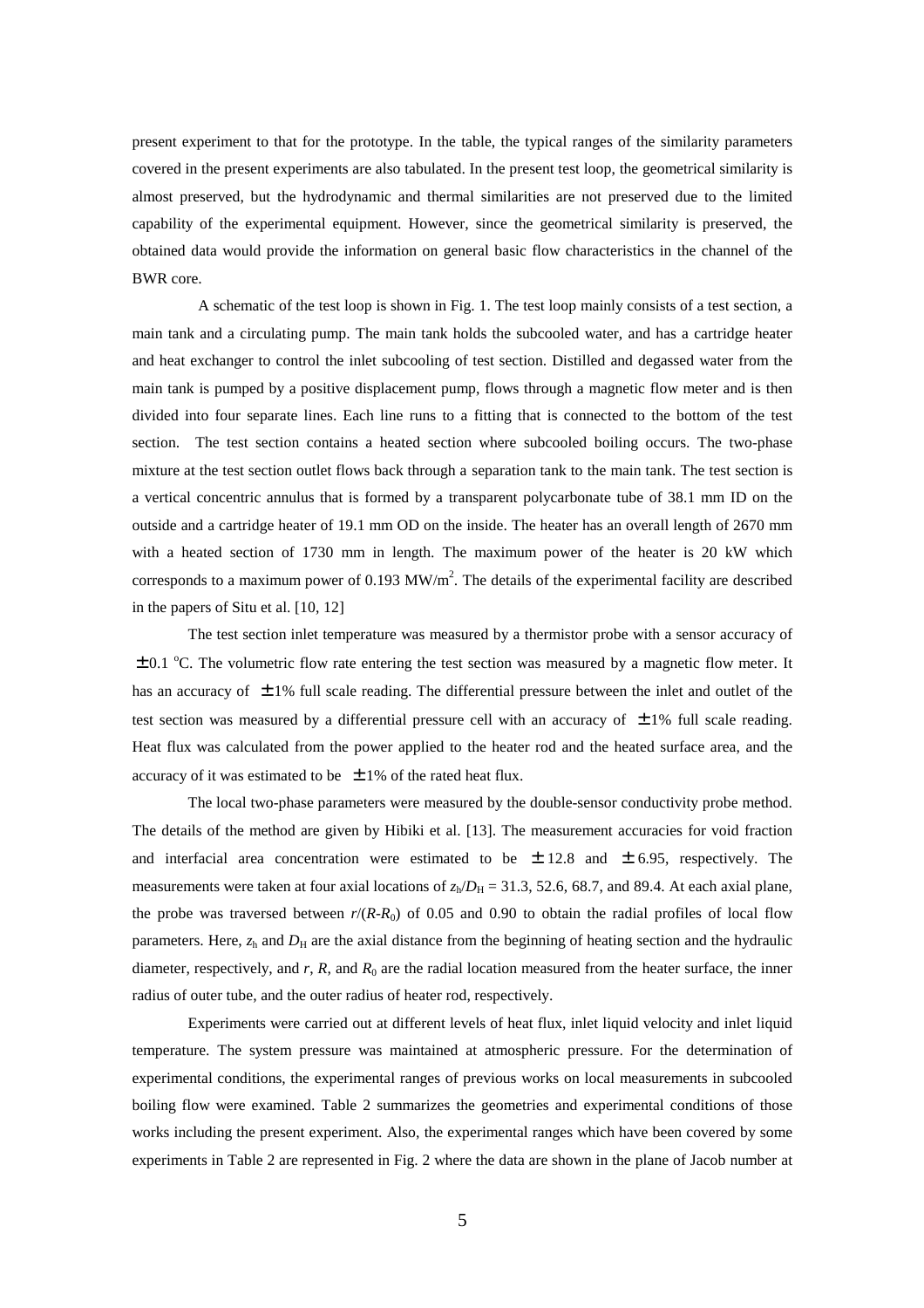measuring position versus inlet liquid Reynolds number. The Jacob number at measuring position could not be calculated for some experiments in Table 2. Thus, only data in which Jacob number can be calculated are shown in the figure. Except for Garnier et al.'s work [8], test conditions of previous experiments were limited to low flow ranges compared with the condition of the prototypic BWR shown in Table 1. Also, it was found that most experimental works have not been performed in a system scaled to a prototypic BWR. The experiment of Garnier et al. [8] was intended to construct the database to be used for development of models which describe the boiling two-phase flow in pressurized water reactor (PWR) condition. From these considerations, the flow ranges of present experiment were extended to higher flow up to the inlet liquid Reynolds number of  $1.27 \times 10^5$  in order to approach the typical condition in prototypic BWR within the capability of experimental equipment. A total of 10 data sets were acquired. The experimental conditions are given in Table 3 where  $q''$ ,  $T_{in}$ ,  $v_f$ ,  $\Delta P$  and  $P_{in}$  are, respectively, the heat flux, the inlet liquid temperature, the inlet liquid velocity, the pressure difference between inlet and outlet, the inlet pressure. The experimental conditions of Situ et al.'s works [10] are also tabulated in the table. Those data will be used later in explaining the dependency of the distribution of local flow parameter on flow condition and evaluating the existing models.

# **3. Results and Discussion**

#### *3.1 Void fraction*

Fig. 3 shows various profiles of the measured local void fraction,  $\alpha$ , in which some data sets by Situ et al.'s work [10] are also included. The graphs in the figure are organized to understand the effects of heat flux, inlet liquid temperature and inlet liquid velocity. In each graph, the radial profiles of local void fraction at a fixed axial location are represented. The graphs in the first, second, and third rows show the void fraction profiles measured at  $z_h/D_H = 52.6$ , 68.7 and 89.4, respectively. Thus, the axial development of the void profile can be seen by comparing the graphs in each row. The effect of heat flux on the void fraction profiles can be seen in the first column where the inlet liquid temperature and the inlet liquid velocity keep being constant. The second and third columns also show the dependencies of void profiles on the effects of inlet liquid temperature and inlet liquid velocity, respectively. In some component figures, some data sets are not shown, which means that no bubble was detected.

As shown in the first column of the figure, the void fraction not only increases in value, but also propagates along the radial direction as the heat flux increases. The radial locations of maximum void fraction move towards the outer wall as the flow develops along the axial direction. At lower axial plane of  $z_h/D_H = 52.6$  where the bulk subcooling is higher, the peak void fraction is observed near the heater surface explicitly due to a large number of bubbles generated from the nucleation sites on the heater surface. On the other hand, the location of maximum void fraction shifts to near-center of flow cross section at higher axial plane where the bulk subcooling is lower. In lower bulk subcooling condition, more bubbles can survive condensation while migrating toward the outer wall, which can causes large bubbles near the center of heater surface and outer wall by bubble coalescence. The degree of shifting by the decrease of bulk subcooling is shown to be more pronounced in low flow condition of  $v_f = 0.5$  m/s than in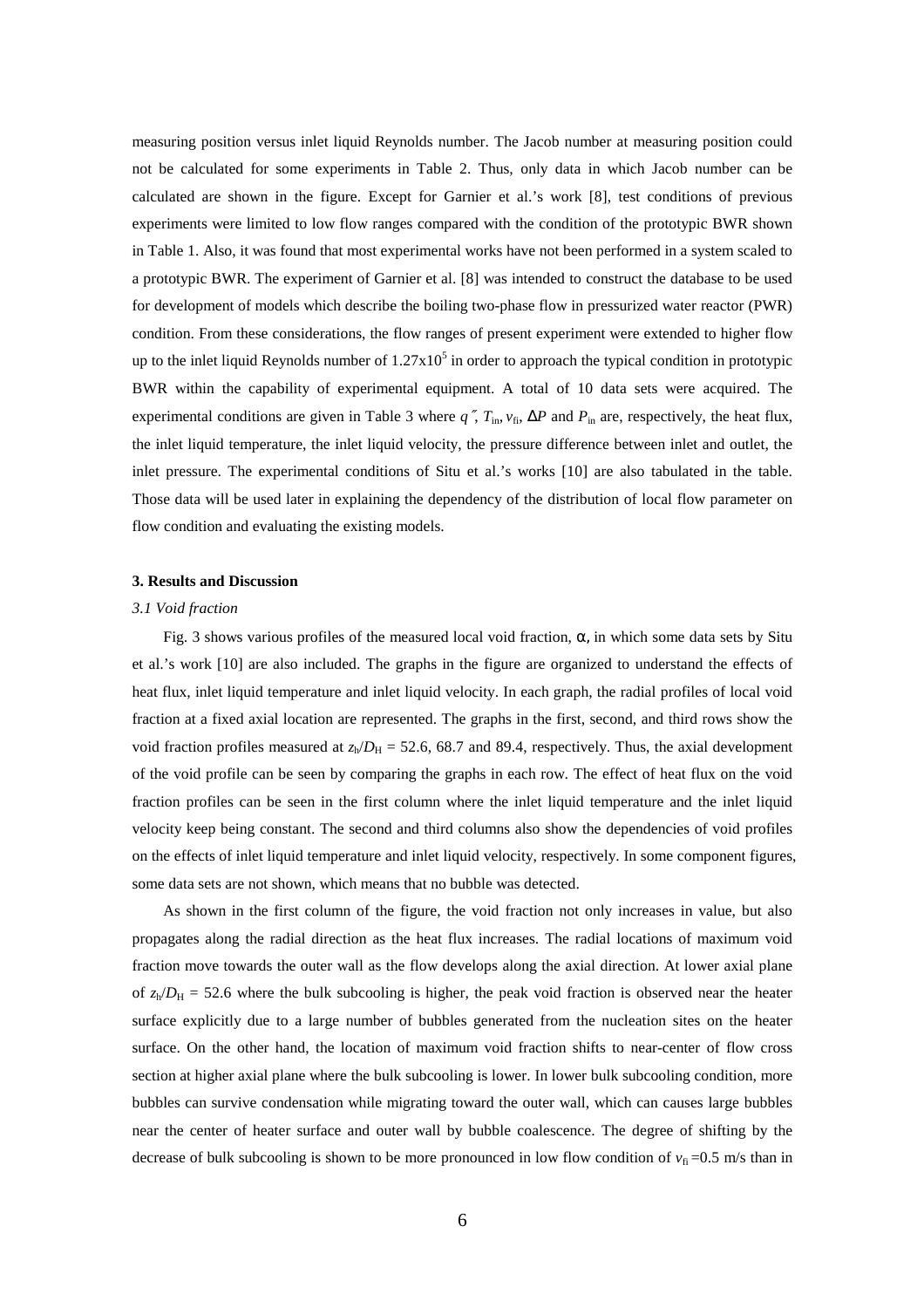high flow condition of  $v_f = 1.0$  m/s because the axial increase of bulk temperature is larger for lower flow condition at same heat flux conditions. For the flow condition of of  $q''=99.2 \text{ kW/m}^2$ ,  $T_{\text{in}}=98 \text{ °C}$ ,  $v_{\text{fi}}=0.5 \text{ m/s}$ , the significant slug/cap bubbles were detected at  $z_h/D_H = 68.7$  and 89.4. This fact indicates that large slug/cap bubbles were formed by bubble coalescence. Since local void fraction is governed by bubble size and bubble number density, this means that the shift of peak void fraction toward outer wall is mainly due to the grown bubbles by bubble coalescence. The effects of inlet temperature and inlet velocity can also be seen in the second and third column, respectively. At lower inlet temperature and lower inlet velocity, the condensation rate is smaller and more bubbles survive. As such, the local void fraction grows with the decrease of inlet temperature and inlet velocity.

Fig. 4 shows the axial development of the area-averaged void fraction,  $\langle \alpha \rangle$  as a function of the thermal equilibrium quality. The thermal equilibrium quality was calculated by the heat balance across the channel assuming no heat loss. The symbols in Fig. 4 indicate the experimental data, and the solid and broken lines denote the average void fractions calculated by the drift-flux model proposed by Ishii [19] and Hibiki et al. [11] which are listed in Table 4. As expected, the average void fraction increases along the flow direction due to the increase of nucleated bubbles on the heater surface, the decrease of condensation rate and the contribution from upstream region. The figure shows the typical average void fraction development in subcooled boiling flow where the low void fraction region is followed by the high void fraction region in which the average void fraction increases significantly. At about less than 10 % of average void fraction, the rate of increase of average void fraction is small. Above 10 %, the average void fraction increases at a higher rate. For the flow conditions of  $q$ "=99.2 kW/m<sup>2</sup>,  $T_{in}=98.0$  °C,  $v_{fi}=0.50$  m/s at  $z_h/D_H = 68.7$  and 89.4,  $q \approx 150.0 \text{ kW/m}^2$ ,  $T_{in} = 99.0 \text{ °C}$ ,  $v_{fi} = 1.00 \text{ m/s}$  at  $z_h/D_H = 89.4$ , and  $q \approx 193.0 \text{ kW/m}^2$ ,  $T_{\text{in}}=95.0 \text{ °C}, v_{\text{fi}}=1.00 \text{ m/s}$  at  $z_{\text{h}}/D_{\text{H}}=89.4$ , the average void fractions are too high for a subcooled boiling flow, and the corresponding thermal equilibrium qualities are high. These indicate that the boiling regimes are around the saturated bulk boiling flow for those flow conditions, and also significant slug/cap bubbles were observed. Especially, for the flow condition of  $q''=99.2 \text{ kW/m}^2$ ,  $T_{\text{in}}=98 \text{ °C}$ ,  $v_{\text{fi}}=0.5 \text{ m/s}$  at  $z_{\text{h}}/D_{\text{H}}=$ 89.4, the thermal equilibrium quality is 0, which shows that the boiling regime reaches the saturated bulk boiling.

The average void fractions for data sets in Table 3 were compared with the predictions by several existing correlations which are based on the drift-flux model. The drift-flux model is expressed as follows [14].

$$
\frac{\langle j_g \rangle}{\langle \alpha \rangle} = C_o \langle j \rangle + V_{gi} \tag{1}
$$

In Eq.(1),  $j_g$ ,  $j$ ,  $C_o$  and  $V_{gi}$  are the superficial gas velocity, the mixture volumetric flux, the distribution parameter and the void-fraction-weighted mean drift velocity, respectively, and  $\langle$   $>$  denotes the area-averaged value. The distribution parameter and the void-fraction-weighted mean drift velocity are defined as follows.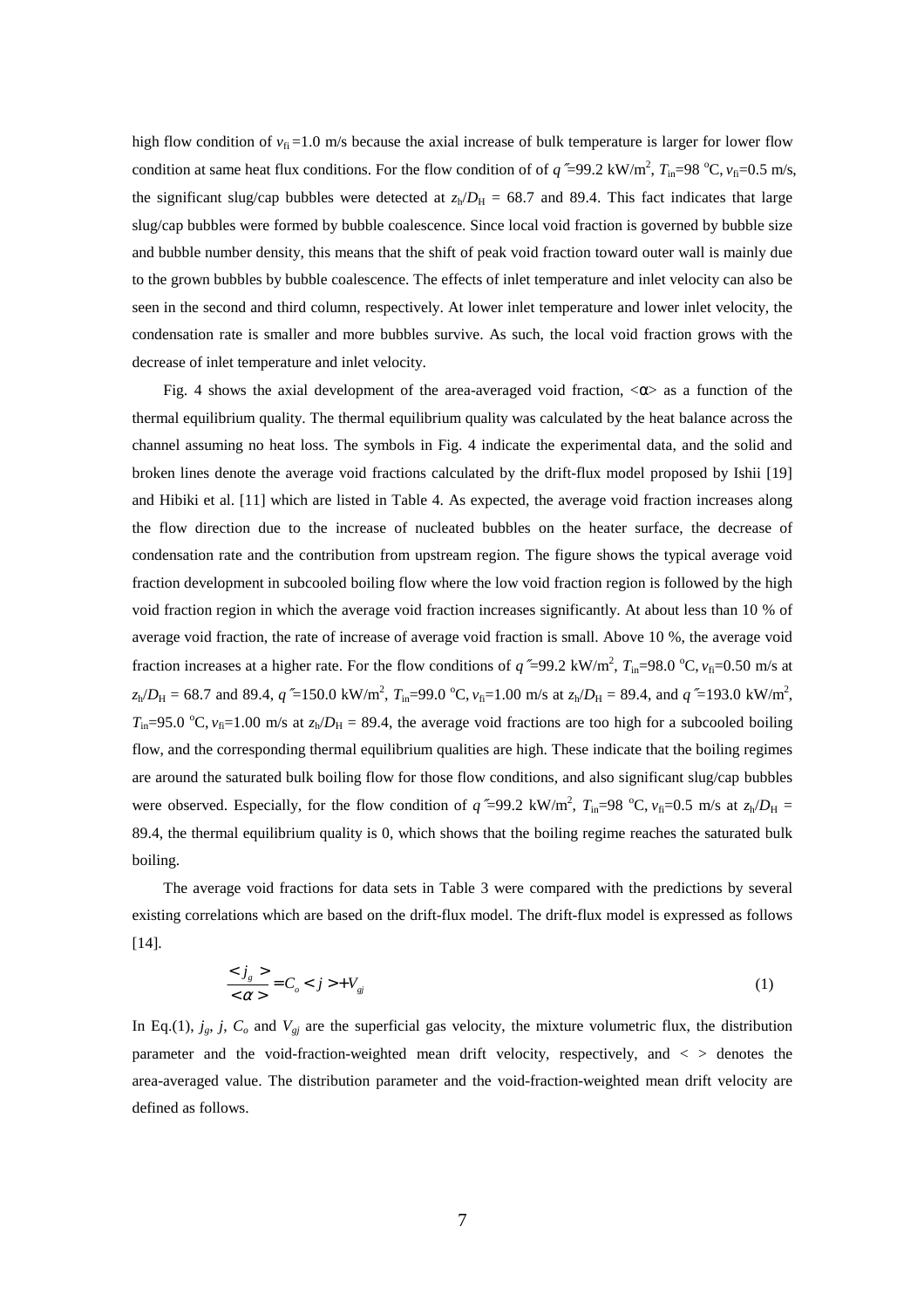$$
C_o \equiv \frac{<\alpha j>}{<\alpha \ll j>} \quad \text{and} \quad V_{gj} \equiv \frac{< v_g - j>}{<\alpha>} \tag{2}
$$

If the distribution parameter and the weighted mean drift velocity are given, the average void fraction can be calculated from Eq. (1) with measured superficial gas velocity and physical properties. In this study, six correlations for distribution parameter and weighted mean drift velocity [11, 14, 15, 16, 17, 18, 19] were evaluated to examine the applicability of those models to subcooled boiling flow. They are listed in Table 4. Among them, the models of Kawanishi et al. [17] and Chexal et al. [18] were empirically developed based on the large database obtained in wide range of pressures, flows, and void fractions for steam-water flow. Their models were developed by fitting the average values from the global measurements. Hibiki et al. [11] have developed the distribution parameter considering the effect of channel geometry in boiling flow. Using the void fraction data obtained from local measurements in subcooled boiling flow, they proposed the distribution parameter applicable only to a boiling flow in an internally heated annulus.

 Fig. 5 shows comparisons between the experimental data and the predictions by the various correlations in Table 4. In the figure, the distribution parameter is also compared because it is more dominant than the drift velocity in the determination of average void fraction. On the other hand, Table 5 shows the average deviation between the prediction and the data and the applicable geometry for each correlation. The prediction error for  $<\!\alpha\!\!>$  and  $C$ <sup>*o*</sup> are defined as

$$
\text{Prediction error for } < \alpha > [\%] \equiv \frac{\left| < \alpha >_{\text{mea.}} - < \alpha >_{\text{cal.}} \right|}{\left| < \alpha >_{\text{mea.}} \right|} \times 100 \tag{3}
$$

$$
\text{ Prediction error for } C_o \text{ } [\%] \equiv \frac{\left| C_{o, \text{mea.}} - C_{o, \text{cal.}} \right|}{C_{o, \text{mea.}}} \times 100 \,. \tag{4}
$$

By averaging the prediction errors for whole data, the average deviation is obtained.

The experimental distribution parameter can be determined from Eq. (2), provided that the local void fraction and the local gas and liquid velocities are available. In this study, since no local liquid velocity data are available, the profile of the mixture volumetric flux in the estimation of distribution parameter using the measured local void fraction is approximated by

$$
j = \frac{n+1}{n} < j > \left\{ 1 - \left| 1 - \frac{2r}{R - R_o} \right|^n \right\} . \tag{5}
$$

The exponent, *n* is assumed to be 7 in this study [11].

In the processing of present experimental data, only the velocity signals from the spherical bubbles were collected. Because the slug/cap bubbles rise faster, the superficial gas velocity used in the calculation should be lower than the true gas velocity, which causes the under-estimation of average void fraction. Thus, the data sets which include significant slug/cap bubbles were excluded in the comparison.

As shown in Fig. 5, most of the correlations predict the present data well for average void fraction higher than about 1 %. However, for average void fraction lower than about 1 %, only the models of Hibiki et al. [11] and Ishii [19] could predict the measured data with a good accuracy. For Chexal et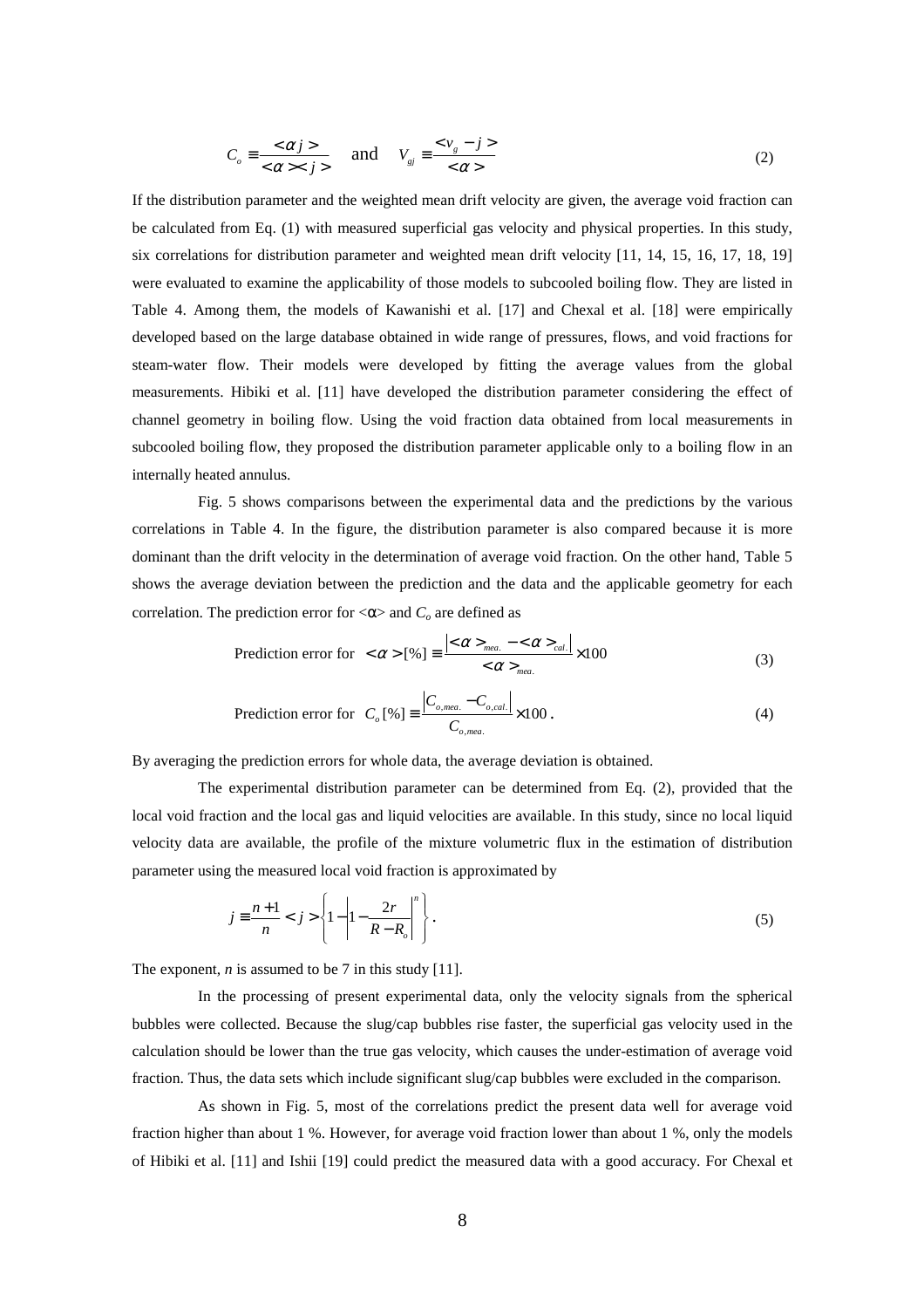al.'s model [18] which satisfies the limiting condition on the distribution parameter at near-zero value of void fraction, the dependency of the distribution parameter on void fraction is too strong in low void fraction region and the distribution parameter is highly under-estimated leading to overestimation of void fraction. Also, for other models, the distribution parameters are over-estimated, which causes the underestimations of void fractions in low void fraction region. Generally, the distribution parameter depends on channel geometry. The effect of channel geometry on distribution parameter may be attributed to the difference in the position where void peaking appears between flow channels. For boiling in an internally heated annulus, the void peak exists near the wall of the inner heater rod, whereas for a round tube, the void peak appears near the wall of the tube. As indicated by Hibiki et al. [11], the effect is strong in low void fraction range. Using the data obtained from profile measurements of local void fraction in an internally heat annulus, they correlated the distribution parameter. On the other hand, the correlations by other investigators have been developed based on the data obtained in round tubes and/or tube bundles. Also, the weighted mean drift velocity by Ishii [19] has been confirmed experimentally that the model can be applicable to developing bubbly flow [20]. As such, the models of Hibiki et al. [11] and Ishii [19] reproduce the present data very well. Also, Fig. 4 confirms that the models predict the experimental data very well except for the conditions where the significant slug/cap bubbles were detected.

# *3.2 Bubble layer thickness*

Subcooled boiling can be characterized by the existence of two distinctive flow regions, a bubble layer as two-phase region and a subcooled liquid region. Considering the boundary between the bubble layer and subcooled liquid regions to be the intersection of the abscissa and zero value of void fraction, Fig. 3 shows that the bubble layer thickness increases with heat flux and inlet temperature, and decreases with inlet liquid velocity. To predict the one-dimensional interfacial area concentration mechanistically in the subcooled boiling flow, Hibiki et al. [11] have introduced the bubble layer thickness model to avoid many covariances in cross-sectional averaged interfacial transport equation, and then formulated the one-dimensional interfacial transport equation by partitioning a flow region into two regions; boiling two-phase (bubble layer) region and liquid single-phase region. In the model, the square void peak in the bubble layer region was assumed to predict the bubble layer thickness of the subcooled boiling flow. The bubble layer thicknesses were derived analytically in an annulus in terms of the distribution parameter and the geometrical parameters of flow channel. So, the bubble layer thickness can be estimated provided that the distribution parameter is given. They also proposed the distribution parameter which is presented in Table 4. In this study, the present data are compared with the predictions by the bubble layer thickness model in order to evaluate the model. Typical results are shown in Fig. 6. In the figure, " $\bullet$ ", " $\blacktriangle$ " and "●"indicate the measured void fraction profiles, and the solid lines with hatched area are the calculated void fraction profiles by the model. It can be seen that the bubble layer thickness model assuming the square void peak near a heater surface can approximate the measured void fraction profiles reasonably well. Thus, the bubble layer thickness model is considered to be applicable for predicting the bubble layer thickness to be used in the formulation of the one-dimensional interfacial transport equation in subcooled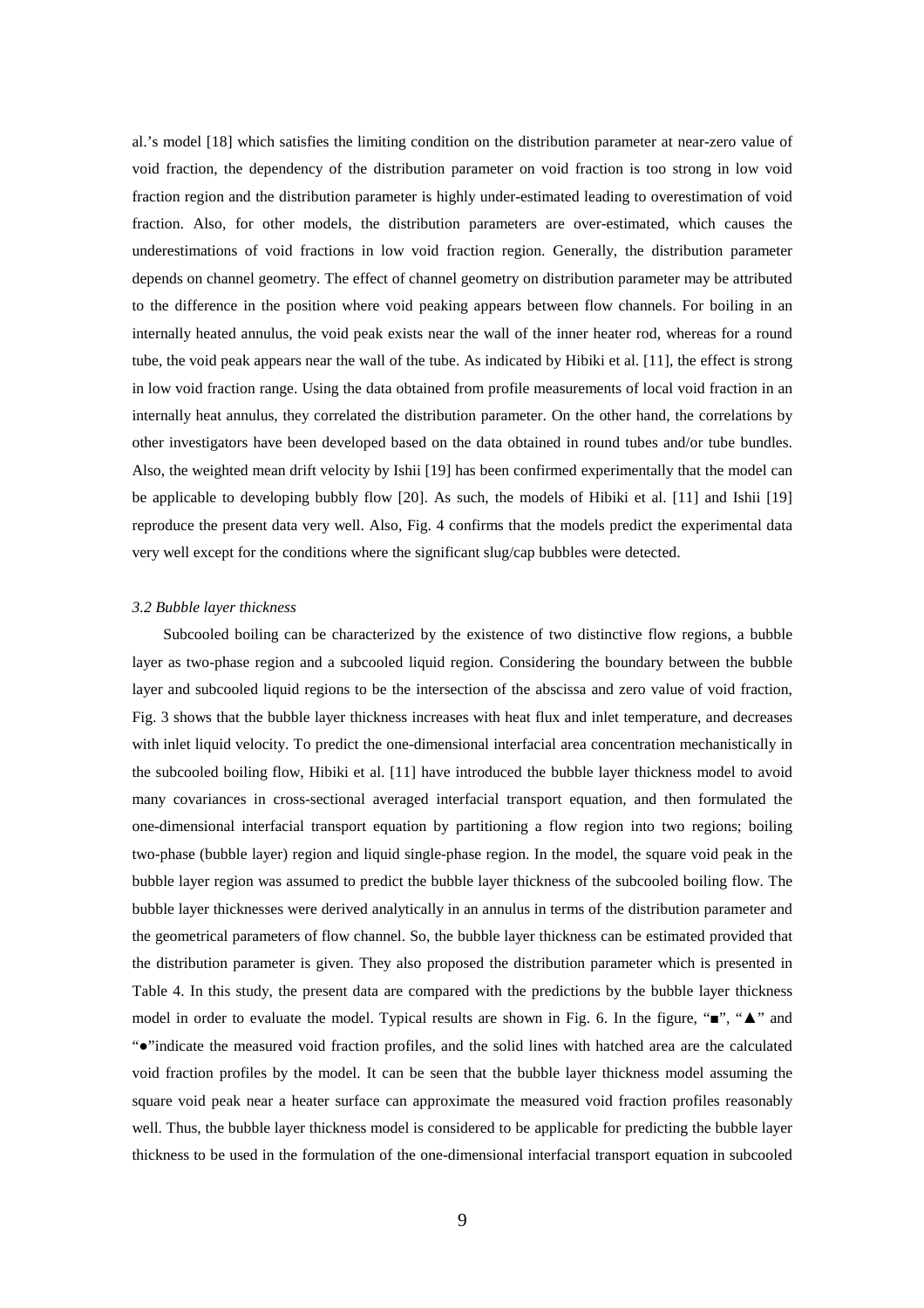boiling flow.

#### *3.3 Interfacial area concentration*

Fig. 7 shows typical profiles of the measured local interfacial area concentration (IAC), *a<sup>i</sup>* . The experimental condition in each graph of the figure is same as that in the corresponding graph in Fig. 3. Because the double-sensor conductivity probe method was developed under the assumption of spherical bubble shape [21], the measurements of the local interfacial area concentration and bubble Sauter mean diameter are generally not accurate for cap or slug bubbles. For data sets in Fig. 3, significant slug/cap bubbles were observed in the flow conditions of  $q''=99.2 \text{ kW/m}^2$ ,  $T_{in}=98.0 \text{ °C}$ ,  $v_{fi}=0.50 \text{ m/s}$  at  $z_h/D_H = 68.7 \text{ m/s}$ and 89.4,  $q''=150.0 \text{ kW/m}^2$ ,  $T_{\text{in}}=99.0 \text{ °C}$ ,  $v_{\text{fi}}=1.00 \text{ m/s}$  at  $z_h/D_H = 89.4$ , and  $q''=193.0 \text{ kW/m}^2$ ,  $T_{\text{in}}=95.0 \text{ °C}$ ,  $v_{fi}=1.00$  m/s at  $z_h/D_H = 89.4$ . Thus, the corresponding data are not shown in Fig. 7. Accordingly, the Sauter mean diameter data for such conditions are not shown in section of 3.4.

As shown in Fig. 7, the local interfacial area concentration distributions exhibit similar trends to the local void fraction distributions. The local interfacial area concentration reaches a maximum at about the same location as the void fraction peak. The interfacial area concentration is as high as  $1100 \text{ m}^{-1}$  near the heater surface, which indicates the high heat transfer rate associated with the subcooled boiling and the convection of the bubbles because the local transports of mass, momentum and energy are proportional to the interfacial area concentration. The interfacial area concentration depends on the bubble number density and the bubble size. Considering the relatively small change in bubble sizes compared with the change in interfacial area concentrations (see Fig.11), the major cause for the high interfacial area concentration in the vicinity of the heater surface is the presence of many bubbles generated on the heater surface. As the bulk subcooling increases along the radial direction, the bubbles are condensed and the interfacial area concentration decreases along the radial direction. As can be seen in the figure, the influences of flow conditions on the interfacial area concentration are similar to those on the void fraction, that is, the interfacial area concentration grows with an increase of heat flux, an increase of inlet liquid temperature, a decrease of inlet liquid velocity and a flow development along the flow direction.

As can be seen in Table 2, the flow range of present experiment covers up to 2 m/s of inlet liquid velocity which is very higher than those of previous experiments that have been performed in low pressure conditions. It is expected that the local interfacial area concentration near the wall of heater surface in high flow condition will be higher than that in low flow condition for the same local void fraction because the higher turbulences induced by wall and bubbles could enhance the bubble breakup. This is shown in Fig. 8 where the local interfacial area concentrations at  $z<sub>h</sub>/D<sub>H</sub> = 89.4$  of Fig. 7 are plotted against local void fractions. The local interfacial area concentrations are shown to increase slightly with inlet liquid velocity for the same local void fraction. However, strong dependency of local interfacial area concentration on liquid flow is not found for the flow range of present experiment.

Fig. 9 shows the axial development of the area-averaged interfacial area concentration,  $\langle a_i \rangle$  as a function of the thermal equilibrium quality. The symbols in the figure indicate the experimental data, and the solid and broken lines denote the area-averaged interfacial area concentrations calculated by the model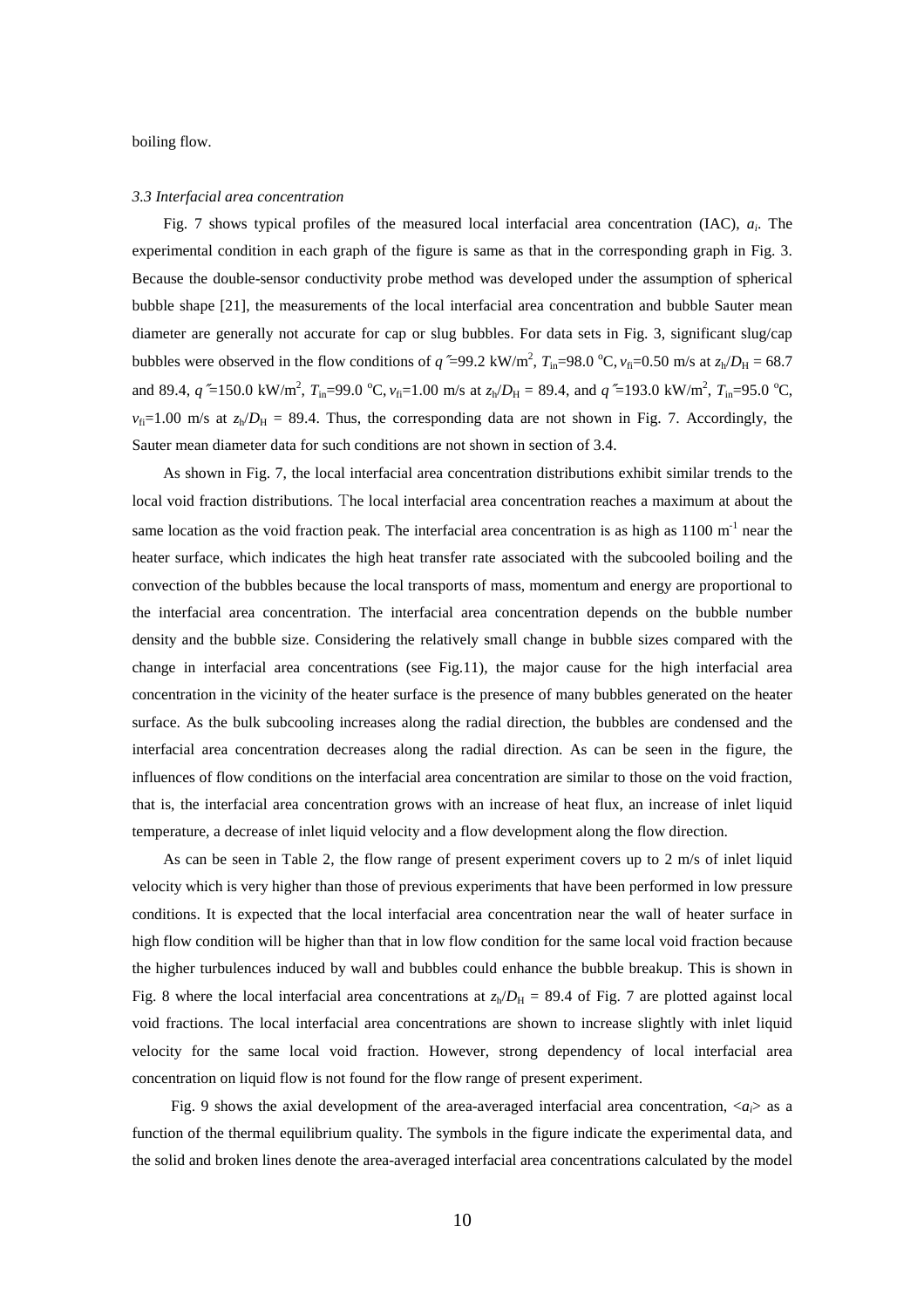proposed by Hibiki et al. [24] which is shown in Table 6. The trend of average interfacial area concentrations is shown to be similar to that of averaged void fraction. It is expected if considering the similarity in the profiles of local void fraction and interfacial area concentration. The area-averaged interfacial area concentration increases mainly as a result of more phase change along the flow direction because the pressure drop along the flow channel was less than 0.03 MPa as indicated in Table 3.

The average interfacial area concentrations with bubbly flow regime for data sets in Table 3 were compared with the predictions by several existing correlations. Even though many correlations were proposed for adiabatic two-phase flow, the correlations based on steam-water data have been limited so far mainly due to the lack of experimental data. Zeitoun et al. [22] have evaluated the available correlations developed on the basis of adiabatic gas-liquid flow. They compared the predictions by those correlations with the data obtained in steam-water condensing flow. It was shown that those correlations were unable to predict their measured data accurately. In this study, four existing correlations [7, 22, 23, 24] were evaluated to examine the applicability of those models to subcooled boiling flow, which were developed based on steam-water data or could be applicable to developing flow. They are listed in Table 6.

The model of Zeitoun et al. [22] was developed based on the data obtained in the subcooled steam-water flow in an unheated annular test section. They also found a strong dependency of interfacial area concentration on void fraction and proposed another form of simple correlation as a function of void fraction only. Zeitoun and Shoukri [7] measured the interfacial area concentration in subcooled boiling flow in a vertical annulus using the high-speed video system. Considering the effects of heat flux, mass flux and liquid subcooling, they developed the correlation for mean bubble diameter which can be expressed as the equation in Table 6 using the following geometric relation between the interfacial area concentration,  $\langle a_i \rangle$ , the void fraction,  $\langle \alpha \rangle$  and the Sauter mean diameter,  $\langle D_{\rm sm} \rangle$ .

$$
\langle D_{\rm sm} \rangle = 6 \langle \alpha \rangle / \langle a_{\rm i} \rangle \tag{6}
$$

Hibiki and Ishii [23] developed a semi-theoretical model from the interfacial area transport equation to predict the interfacial area concentration of adiabatic gas-liquid flow. They validated the model for extensive range of channel geometries, flow conditions and physical properties. Although the model was developed based on the data which were obtained under the fully developed adiabatic flow condition, the correlation deduced the flow parameter dependence on interfacial area concentration from the interfacial area transport equation considering the hydrodynamic effect. Thus, in view of the importance of the interfacial area transport equation, their model was tested to check the applicability to the subcooled boiling flow. Recently, Hibiki et al [24] proposed the model which could be applicable to the prediction of interfacial area concentration in subcooled boiling flow. Using the available subcooled boiling data, they modified the previous correlation [23] to extend the applicable range to the subcooled boiling flow.

Fig. 10 shows comparisons between the experimental data and the predictions by the correlations listed in Table 6. Also, Table 7 shows the average deviation between the prediction and the data and the applicable geometry for each correlation. The prediction error for  $\langle a \rangle$  is defined in the same way as Eq.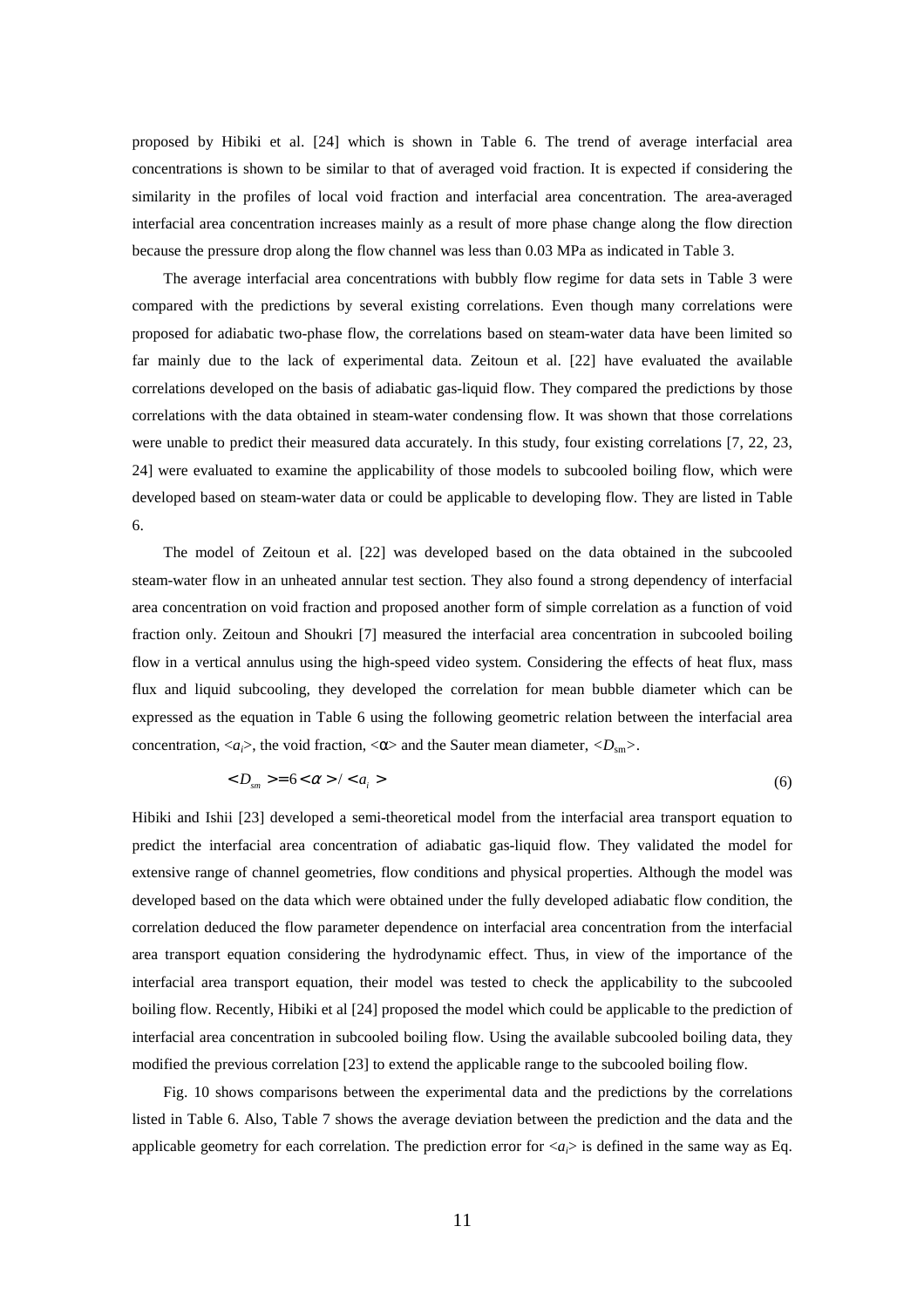(3), and the average deviation is obtained by averaging the prediction errors for whole data. The model of Hibiki et al. [24] predicts the measurement data quite well, which also can be seen in Fig. 9. On the other hand, Hibiki and Ishii' model [23] predicts the data reasonably well. However, the interfacial area concentrations are underestimated for very low void fraction range, and overestimated for high void fraction range. As pointed out in the study of Hibiki et al. [24], this error was caused by the approximation for dependency of interfacial area concentration on void fraction, which was found to be different between adiabatic bubbly flow and subcooled boiling flow. Using the data [10] obtained in subcooled boiling flow, they determined the proper void fraction dependency applicable to subcooled boiling flow. Actually, above two correlations were derived from the interfacial area transport equation based on the assumption that the increase rate of bubble number density due to bubble nucleation and the decrease rate of bubble number density due to bubble condensation are zero. This assumption can also be regarded as the equivalence of contributions by bubble nucleation and condensation. Thus, the fact that above correlations works well implies the bubble condensation effect compensates for bubble nucleation effect in subcooled boiling flow for the experimental conditions in Table 3. The correlation of Zeitoun and Shoukri [7] underestimates the measured interfacial area concentrations. Their correlation was developed on the basis of measured bubble size in low flow condition compared with the present experiment as shown in Table 2. They observed that the bubble coalescence was intensified downstream of the net vapor generation point and was caused by the increase in bubble size and bubble growth-collapse period. This observation may imply that many large bubbles like slug bubbles existed along with small bubbles near the heater surface in that region. The existence of slug bubbles causes lower interfacial area concentration for the same average void fraction when compared with that in bubbly flow regime. In the present experiment, the interfacial area concentration was acquired only in bubbly flow regime. This difference can be partly attributed to the underestimation of the present data. The correlation of Zeitoun et al. [22] also under-predicts the data. In condensing flow in an unheated annulus, there are no small sizes of detached bubbles which cause large local interfacial area concentrations near the heater surface. In addition, the maximum bubble size observed in their experiment was in the order of 7 mm which is larger than the bubble sizes in the present experiment (see Fig.11). The lower prediction by the correlation based on the data obtained in condensing steam-water flow can be caused by these considerations.

# *3.4 Sauter mean diameter*

Fig. 11 shows the profiles of measured local bubble Sauter mean diameter,  $D_{\text{sm}}$ . The experimental condition in each graph of the figure is same as that in the corresponding graph in Fig. 7. As shown in the Fig. 11, the changes in the Sauter mean diameter profiles are relatively small compared with the changes in the void fraction and interfacial area concentration profiles. The Sauter mean diameter increases near the heater surface and then decreases as bubbles move toward the outer wall. Near the heater surface, the bubble size increases due to the bubble growth on the heater surface and the bubble coalescence away from the heater surface. The bubble size decreases due to the condensation as bubbles move toward the subcooled liquid region. As the average void fraction increases, the radial profile of Sauter mean diameter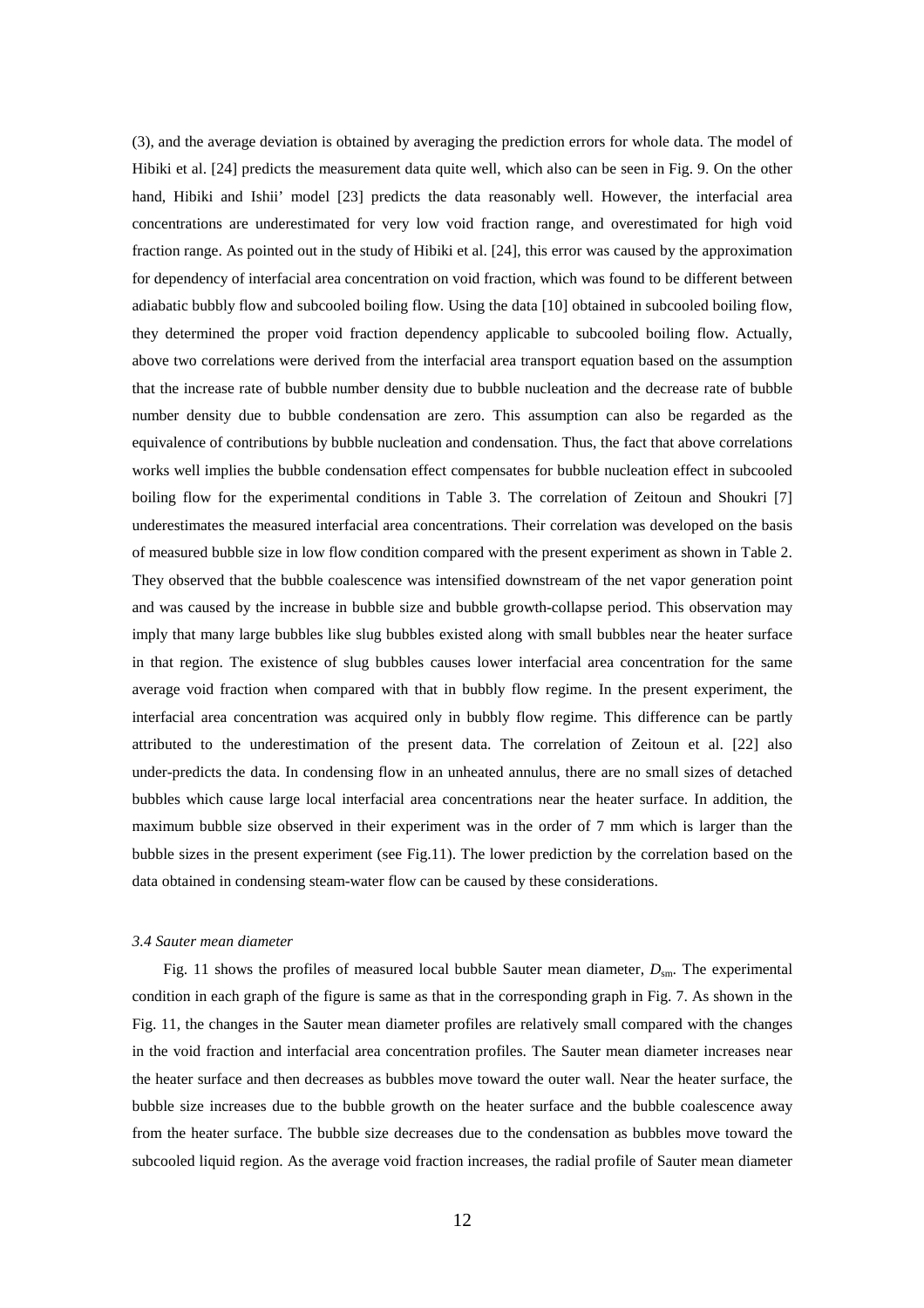tends to be uniform. For high average void fraction conditions where the bubble layers extend to channel outer wall, the bubble diameters near the outer wall are about 2 mm independent of flow conditions. This implies that the bulk temperature is around saturation temperature and bubbles would not condense. Also, as can be seen in second graph of third row in Fig. 11, the profiles of Sauter mean diameter at  $v_f = 2.0$  m/s are nearly uniform when compared with those for lower inlet liquid velocity than 2.0 m/s. The bubble breakup in the bubble layer seems to be more dominant than the bubble coalescence at this high flow condition. The effects of flow conditions on the radial profile of Sauter mean diameter is similar to those on the void fraction profile. The bubble Sauter mean diameters increase with the heat flux and inlet temperature, and they decrease with the inlet liquid velocity. Sauter mean diameter also increases along the flow direction. The bubble coalescence and the bubble expansion due to the local pressure reduction contribute to the growth of bubble size along the flow direction.

The area-averaged Sauter mean diameter can be calculated using models listed in Table 6 since the area-averaged Sauter mean diameter is given by Eq. (6). The experimental data with bubbly flow regime in Table 3 were compared with the predictions by the models in Table 6 and Eq. (6), and the average deviations are represented in Table 7.

## **4. Conclusions**

Fundamental experiments for obtaining an accurate knowledge of distributions of local two-phase flow parameters are essential for the development of a reliable interfacial area transport equation. From this point of view, the axial development of local void fraction, interfacial area concentration and bubble Sauter mean diameter were measured in a BWR-scaled vertical annulus for the subcooled boiling flow of water. At atmospheric system pressure, the local measurements were performed at four axial locations of  $z_h/D_H$  of 31.3, 52.6, 68.7, and 89.4 as well as radial locations between  $r/(R-R_0)$  of 0.05 and 0.90 using the double-sensor conductivity probe method. A total of 10 data sets were acquired under four heat fluxes of 50, 100, 150 and 193 kW/m<sup>2</sup>, three inlet liquid temperatures of 95, 98 and 99 °C, and three inlet liquid velocities of 0.5, 1.0 and 2.0 m/s. From the scaling consideration for a prototypic BWR, the flow range of present experiment was extended to 2.0 m/s.

Combining these measurement data with the previous data [10] obtained in the present experimental facility, the influences of flow conditions on the radial profiles of local two-phase flow parameters and their axial developments were discussed.

The measured area-averaged void fraction and interfacial area concentration were compared with the predictions by the existing correlations for drift-flux parameters and interfacial area concentration. Six correlations for drift-flux parameters were evaluated to examine the applicability of those models to subcooled boiling flow. Most of the correlations predict the data well for average void fraction higher than about 1 %. However, for average void fraction lower than about 1 %, only the models of Hibiki et al. [11] and Ishii [19] could reproduce the measurement data well. The prediction accuracies of the models were estimated to be ±8.4 % for average void fraction and ±8.5 % for distribution parameter. For the area-averaged interfacial area concentration, four existing correlations were evaluated. Among the models,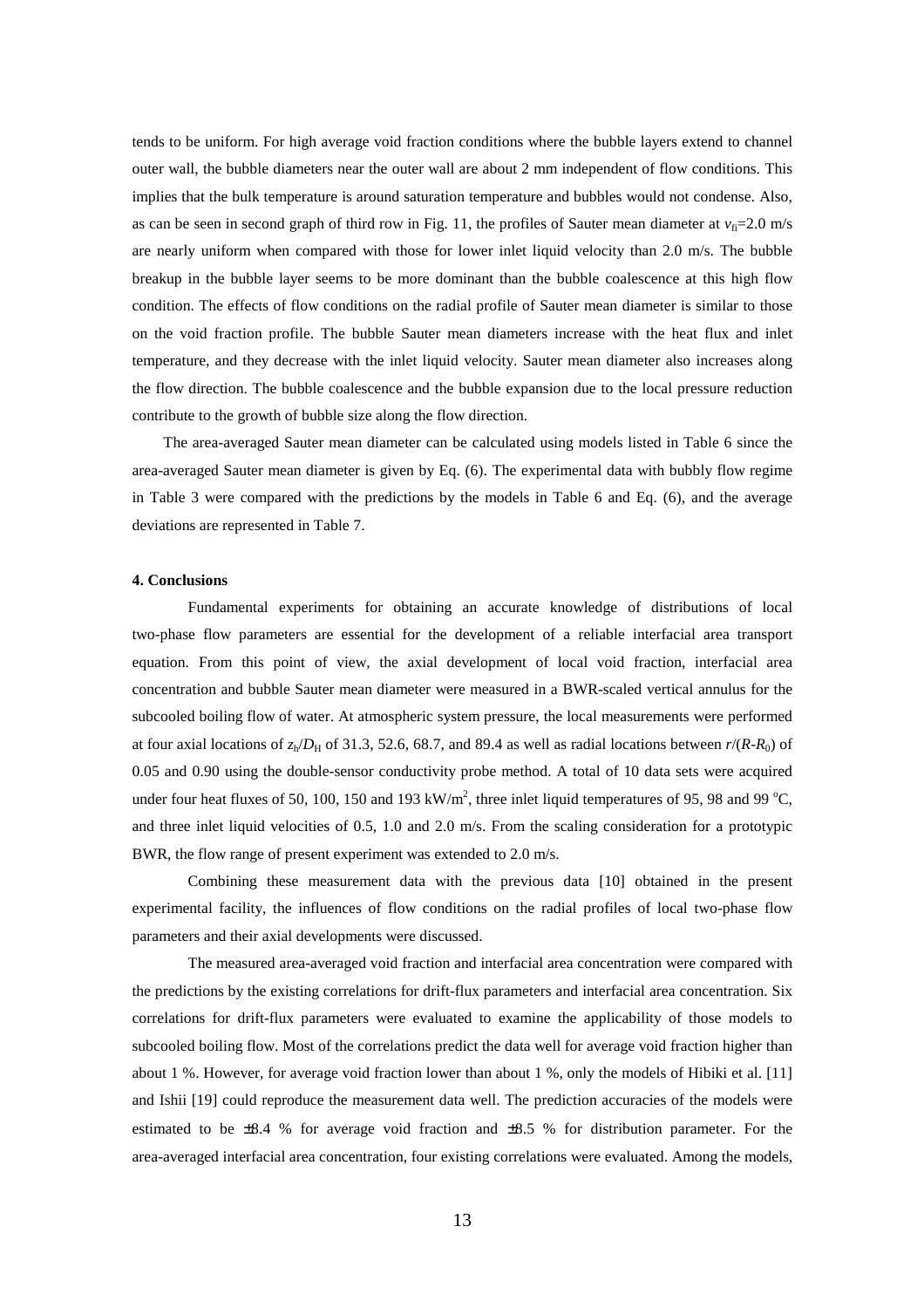only the semi-theoretical model of Hibiki et al. [24] could predict the measured interfacial area concentrations quite well for the entire tested void fraction range with the accuracy of  $\pm$ 13.4 %

The bubble-layer thickness model for the subcooled boiling in the internally heated annulus was also compared with the experimental data. The model could approximate the bubble-layer thickness for the subcooled boiling flow in an internally heated annulus reasonably well.

# **Acknowledgements**

This work was supported by the Tokyo Electric Power Company (TEPCO) and the Post-doctoral Fellowship Program of Korea Science & Engineering Foundation (KOSEF).

# **References**

- [1] J.M. Kelly, Thermal-hydraulic modeling needs for passive reactors, in: Proceedings of OECD/CSNI Special Meeting on Advanced Instrumentation and Measurement Techniques, Santa Barbara, CA, 1997.
- [2] G. Kocamustafaogullari, M. Ishii, Foundation of the interfacial area transport equation and its closure relations, International Journal of Heat and Mass Transfer 38 (3) (1995) 481-493.
- [3] J.M. Delhaye, R. Semeria, J.C. Flamand, Void fraction, vapor and liquid temperatures; local measurements in two-phase flow using a microthermocouple, ASME Journal of Heat Transfer 95 (1973) 365-370.
- [4] K. Sekoguchi, H. Fukui, Y. Sato, Flow boiling in subcooled and low quality regions heat transfer and local void fraction, in: Proceedings of fifth International Heat Transfer conference, Tokyo, Japan, 1974, Vol. 4, 180-184.
- [5] A. Hasan, R.P. Roy, S.P. Kalra, Some Measurements in Subcooled Flow Boiling of Refrigerant-113, ASME Journal of Heat Transfer 113 (1991) 216-223.
- [6] R.P. Roy, V. Velidandla, S.P. Kalra, P. Peturaud, Local Measurements in the Two-Phase Region of Turbulent Subcooled Boiling Flow, ASME Journal of Heat Transfer 116 (1994) 660-669.
- [7] O. Zeitoun, M. Shoukri, Bubble behavior and mean bubble diameter in subcooled flow boiling, ASME Journal of Heat Transfer 118 (1996) 110-116.
- [8] J. Garnier, E. Manon, G. Cubizolles, Local measurements on flow boiling of refrigerant 12 in a vertical tube, Multiphase Science and Technology 13 (2001) 1-111.
- [9] T.H. Lee, G.C. Park, D.J. Lee, Local flow characteristics of subcooled boiling flow of water in a vertical concentric annulus, International Journal of Multiphase Flow 28 (8) (2002) 1351-1368.
- [10] R. Situ, T. Hibiki, X. Sun, Y. Mi, M. Ishii, Axial development of subcooled boiling flow in an internally heated annulus, Experiments in Fluids 37 (2004) 589-603.
- [11] T. Hibiki, R. Situ, Y. Mi, M. Ishii, Modeling of bubble-layer thickness for formulation of one-dimensional interfacial area transport equation in subcooled boiling two-phase flow International Journal of Heat Mass Transfer, 46 (8) (2003) 1409-1423.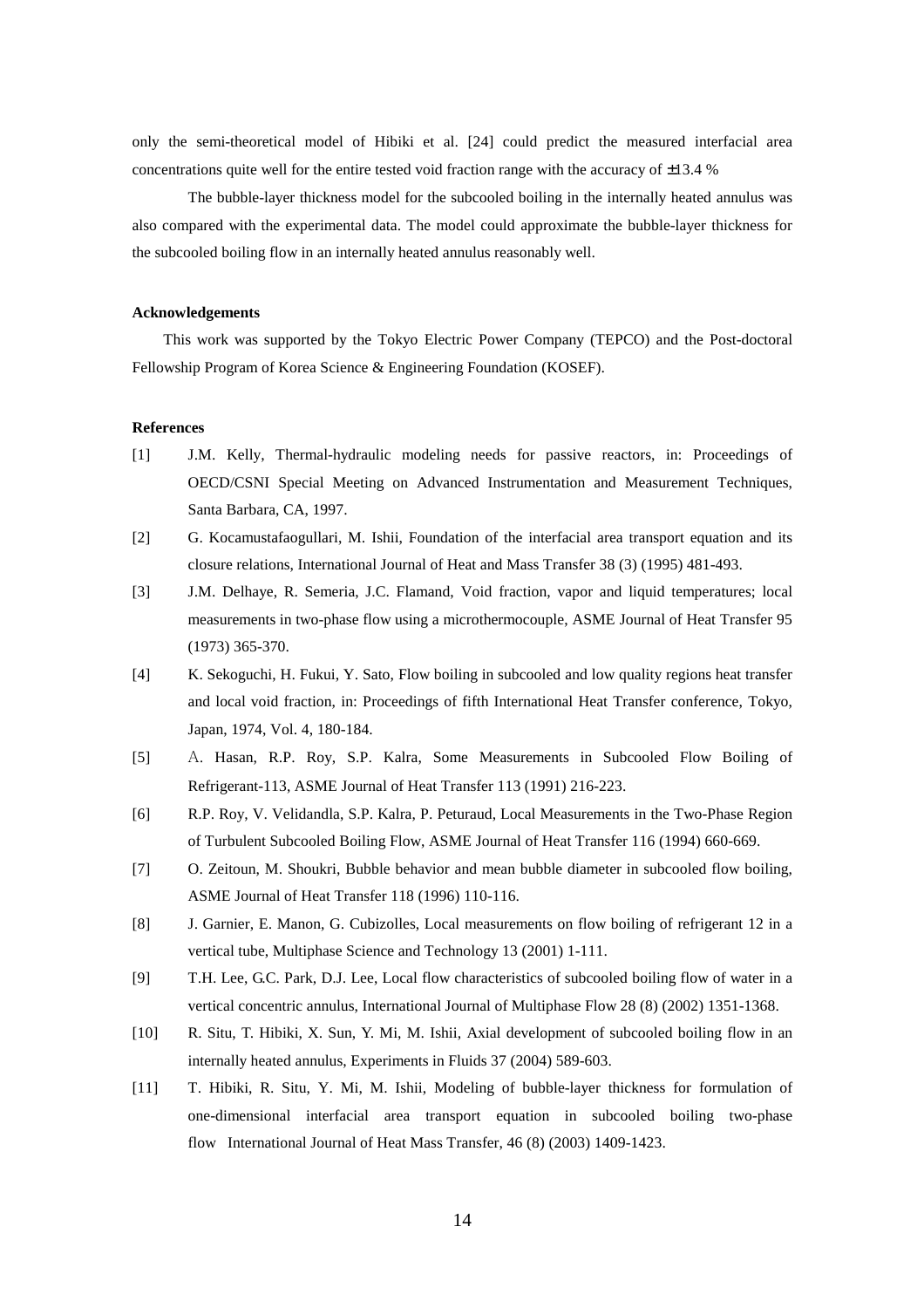- [12] R. Situ, T. Hibiki, X. Sun, Y. Mi, M. Ishii, Flow structure of subcooled boiling flow in an internally heated annulus, International Journal of Heat and Mass Transfer 47 (24) (2004) 5351-5364.
- [13] T. Hibiki, R. Situ, Y. Mi, M. Ishii, Local flow measurements of vertical upward bubbly flow in an annulus, International Journal of Heat and Mass Transfer 46 (8) (2003) 1479-1496.
- [14] N. Zuber, J.A. Findlay, Average volumetric concentration in two-phase flow system, ASME Journal of Heat Transfer 87 (1965) 453-468.
- [15] General Electric Company, Qualification of the one-dimensional core transient model for boiling water reactors, NEDO-24154, USA, 1970.
- [16] D.R.H. Beattie, S. Sugawara, Steam-water void fraction for vertical upflow in a 73.9 mm pipe, International Journal of Multiphase Flow 12 (4) (1986) 641-653.
- [17] K. Kawanishi, Y. Hirao, A. Tsuge, A., An experimental study on drift flux parameters for two-phase flow in vertical round tube, Nuclear Engineering and Design 120 (1990) 447-458.
- [18] B. Chexal, G. Lellouche, J. Horowitz, J. Healzer, A void fraction correlation for generalized application, Progress in Nuclear Energy 27 (4) (1992) 255-295.
- [19] M. Ishii, One-dimensional drift-flux model and constitutive equations for relative motion between phases in various two-phase flow regimes, ANL-7747, USA, 1977.
- [20] T. Hibiki, M. Ishii, Distribution parameter and drift velocity of drift-flux model in bubbly flow, International Journal of Heat and Mass Transfer 45 (4) (2002) 707-721.
- [21] Q. Wu, M. Ishii, Sensitivity study on double-sensor conductivity probe for the measurement of interfacial area concentration in bubbly flow, International Journal of Multiphase Flow 25 (1) (1999) 155-173.
- [22] O. Zeitoun, M. Shoukri, V. Chatoorgoon, Measurement of interfacial area concentration in subcooled liquid-vapour flow, Nuclear Engineering and Design 152 (1994) 243-255.
- [23] T. Hibiki, M. Ishii, Interfacial area concentration of bubbly flow systems, Chemical Engineering Science 57 (2002) 3967-3977.
- [24] T. Hibiki, T.H. Lee, J.Y. Lee, M. Ishii, Interfacial area concentration in boiling bubbly flow systems, Chemical Engineering Science 61 (2006) 7979-7990.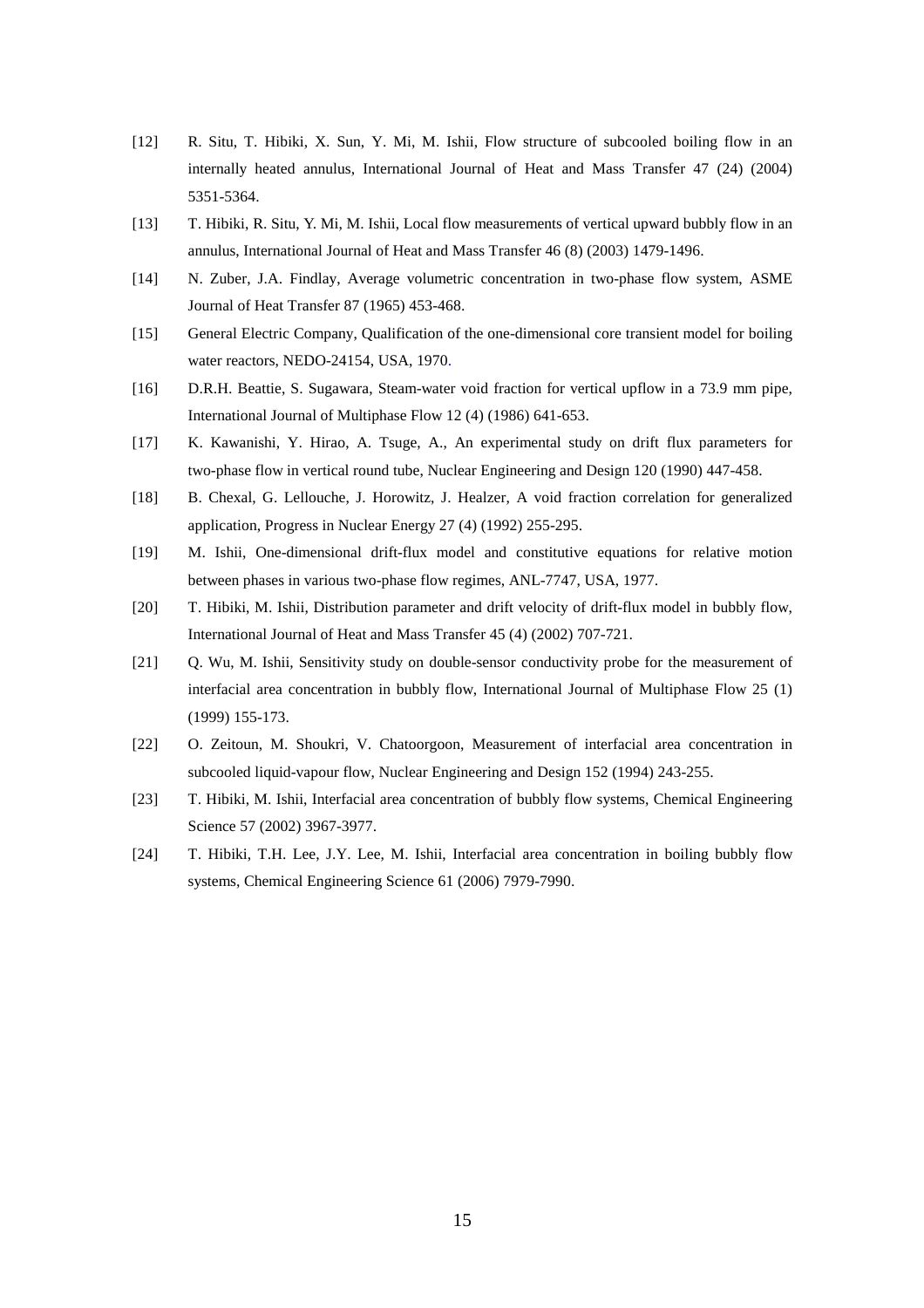# **Caption of Tables**

- Table 1. Prototypic BWR conditions and experimental conditions in the present experiment
- Table 2. Experimental works on local measurements in subcooled boiling flow
- Table 3. Experimental conditions
- Table 4. Existing correlations of drift-flux parameters
- Table 5. Prediction error and applicable geometry for existing correlations of drift-flux parameters
- Table 6. Existing correlations of interfacial area concentration
- Table 7. Prediction error and applicable geometry for existing correlations of interfacial area concentration

# **Captions of Figures**

- Fig. 1. Schematic diagram of test loop
- Fig. 2. Experimental conditions in present and previous works on local measurements in subcooled boiling flow
- Fig. 3. Local void fraction profiles
- Fig. 4. Axial development of area-averaged void fraction
- Fig. 5. Comparison of the measured average void fraction and distribution parameter with the predictions by existing correlations
- Fig. 6. Comparison of void fraction profiles predicted by bubble-layer thickness model with the measured data
- Fig. 7. Local interfacial area concentration profiles
- Fig. 8. Variation of local interfacial area concentration according to local void fraction change
- Fig. 9. Axial development of area-averaged interfacial area concentration
- Fig. 10. Comparison of the measured average interfacial area concentration with the predictions by existing correlations
- Fig. 11. Local bubble Sauter mean diameter profiles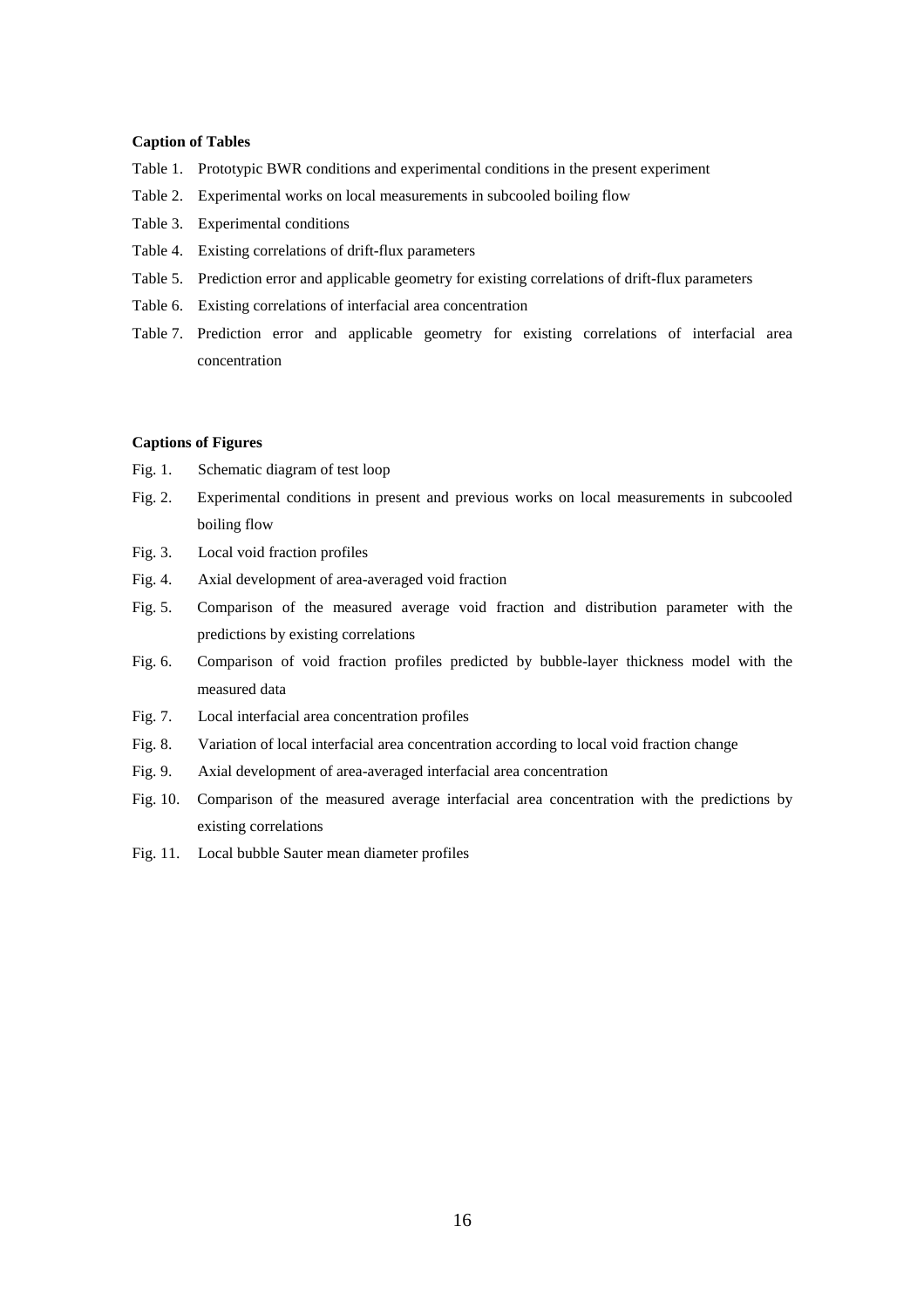|  | Table 1. Prototypic BWR conditions and experimental conditions in the present experiment |  |  |
|--|------------------------------------------------------------------------------------------|--|--|
|  |                                                                                          |  |  |

| Quantity                              | Prototype            | Present experiment                      |
|---------------------------------------|----------------------|-----------------------------------------|
| Pressure (MPa)                        | 7.17                 | 0.101                                   |
| Saturation Temperature (°C)           | 287                  | 100                                     |
| Heater Diameter, $D_{\text{rod}}$ (m) | 0.0123               | 0.0191                                  |
| Hydraulic Diameter, $D_H$ (m)         | 0.0150               | 0.0191                                  |
| Heated Length (m)                     | 3.81                 | 1.73                                    |
| Heater Power (kW)                     | 77.2                 | 20.0                                    |
| Heat Flux $(kW/m2)$                   | 526                  | 193                                     |
| Bubble diameter, $D_b$ (mm)           | 3.18                 | 5.01                                    |
| $D_b/D_H$                             | 0.212                | 0.263                                   |
| Bubble Rise Velocity, $v_r$ (m/s)     | 0.172                | 0.222                                   |
| Liquid Inlet Velocity, $v_{fi}$ (m/s) | 1.93                 | $0.502 \sim 2.02$                       |
| Reynolds Number, $N_{Re}$             | $2.24 \times 10^{5}$ | $3.16\times10^{4}$ ~ $1.27\times10^{5}$ |
| Weber Number, $N_{We}$                | 4.00                 | 4.00                                    |
| Subcooling Number, $N_{sub}$          | 0.650                | $19.1 - 32.2$                           |
| Zuber (Phase Change) Number, $N_{Zu}$ | 4.72                 | $10.6 \sim 42.2$                        |
| Inlet Subcooling $(^{\circ}C)$        | 9.49                 | $7.96 \sim 14.6$                        |
| $(D_{\rm b}/D_{\rm rod})_{\rm R}$     |                      | 1.01                                    |
| $(D_{\rm b}/D_{\rm H})_{\rm R}$       |                      | 1.24                                    |
| $(N_{We})_R$                          |                      | 1.00                                    |
| $(v_r/v_{fi})_R$                      |                      | $1.23 \sim 4.96$                        |
| $(N_{sub})_R$                         |                      | $29.3 \sim 49.5$                        |
| $(N_{\rm Zu})_{\rm R}$                |                      | $5.83 \sim 16.7$                        |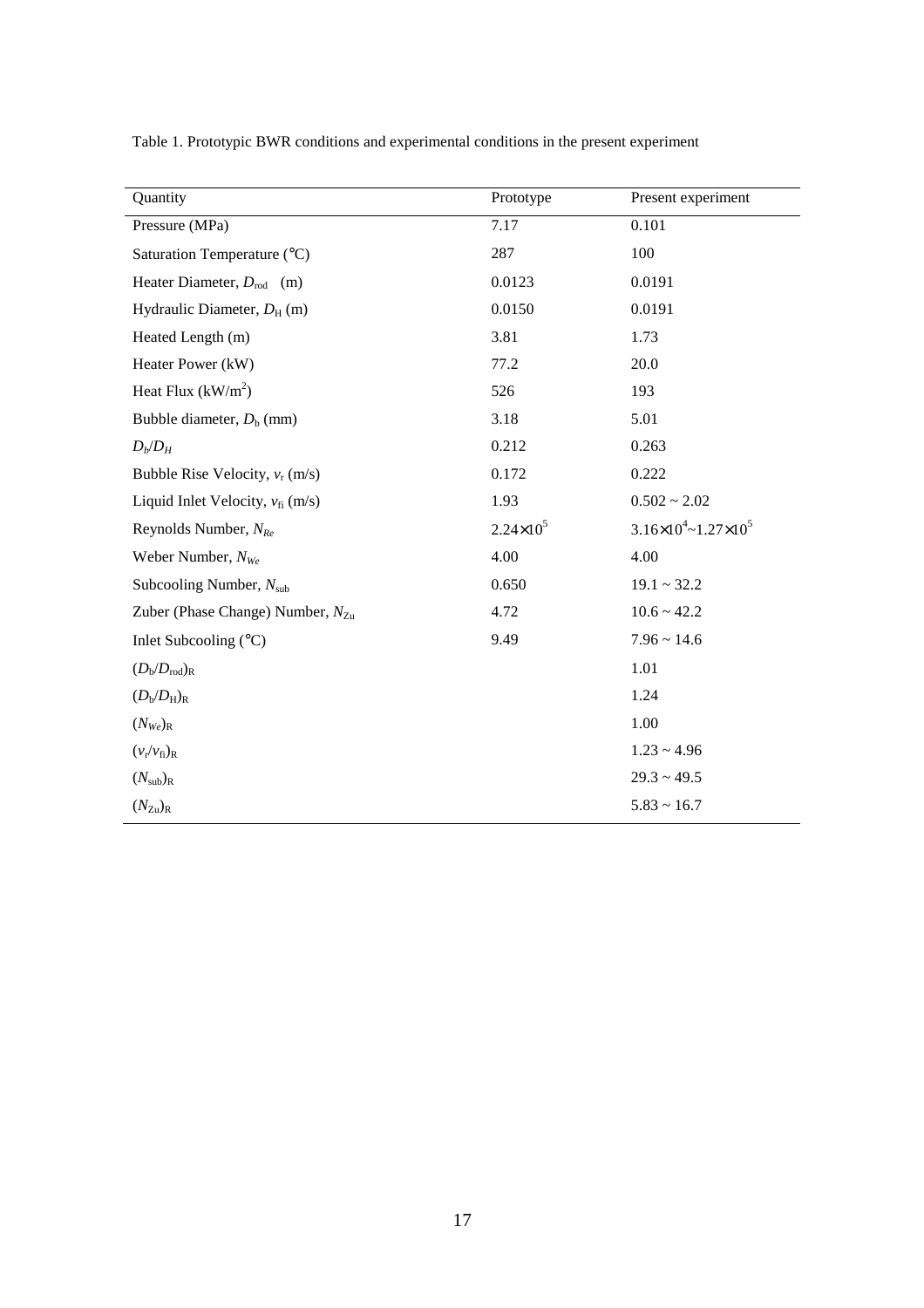| Investigators                                                  | Geometry         | Fluid   | $\boldsymbol{P}$ | q''                  | $\cal G$    | $\varDelta T_{\mathrm{sub}}$ | $v_{fi}$      |
|----------------------------------------------------------------|------------------|---------|------------------|----------------------|-------------|------------------------------|---------------|
|                                                                | $D_H$ (mm)       |         | (kPa)            | (kW/m <sup>2</sup> ) | $(kg/m^2s)$ | $({}^{\circ}C)$              | (m/s)         |
|                                                                | Circular         |         |                  |                      |             |                              |               |
| Sekoguchi et                                                   | 11.0,            | Water   | 137-196          | 47-163               | 295-669     | 15.0-55.0                    | $0.31 - 0.71$ |
| al. $^{a}$ [4]                                                 | 13.6,            |         | 196-1570         | 116-465              | 318-1815    | 11.0-98.0                    | $0.38 - 2.10$ |
|                                                                | 15.8             |         | 785              | 291-1745             | 898         | 15.0-97.0                    | 1.00          |
| Hasan et al.<br>$[5]$                                          | Annular<br>22.2  | $R-113$ | 184-253          | 42-140               | 579-801     | 20.0-37.0                    | $0.40 - 0.56$ |
| Roy et al. [6]                                                 | Annular<br>22.2  | $R-113$ | 269              | 79-126               | 579, 801    | 29.8-37.1                    | 0.41, 0.56    |
| Zeitoun et al.<br>$[7]$                                        | Annular<br>25.4  | Water   | 117-168          | 287-706              | 151-412     | $11.6 - 31.1$                | $0.16 - 0.43$ |
| Garnier et al. <sup>a</sup><br>[8]                             | Circular<br>19.2 | $R-12$  | 1458-3010        | 58-135               | 1007-5060   |                              | 1.05-4.30     |
| Lee et al. $[9]$                                               | Annular<br>18.5  | Water   | 100-153          | 88-351               | 470-1061    | 10.2-21.4                    | $0.50 - 1.10$ |
| Situ et al. [10]                                               | Annular<br>19.1  | Water   | 110-128          | 99-151               | 475-1184    | 8.3-13.1                     | $0.50 - 1.24$ |
| Present                                                        | Annular          | Water   | 110-131          | 50-193               | 478-1917    | 8.0-14.6                     | $0.50 - 2.02$ |
| experiment<br><sup>a</sup> : Inlet subcooling is not available | 19.1             |         |                  |                      |             |                              |               |

Table 2. Experimental works on local measurements in subcooled boiling flow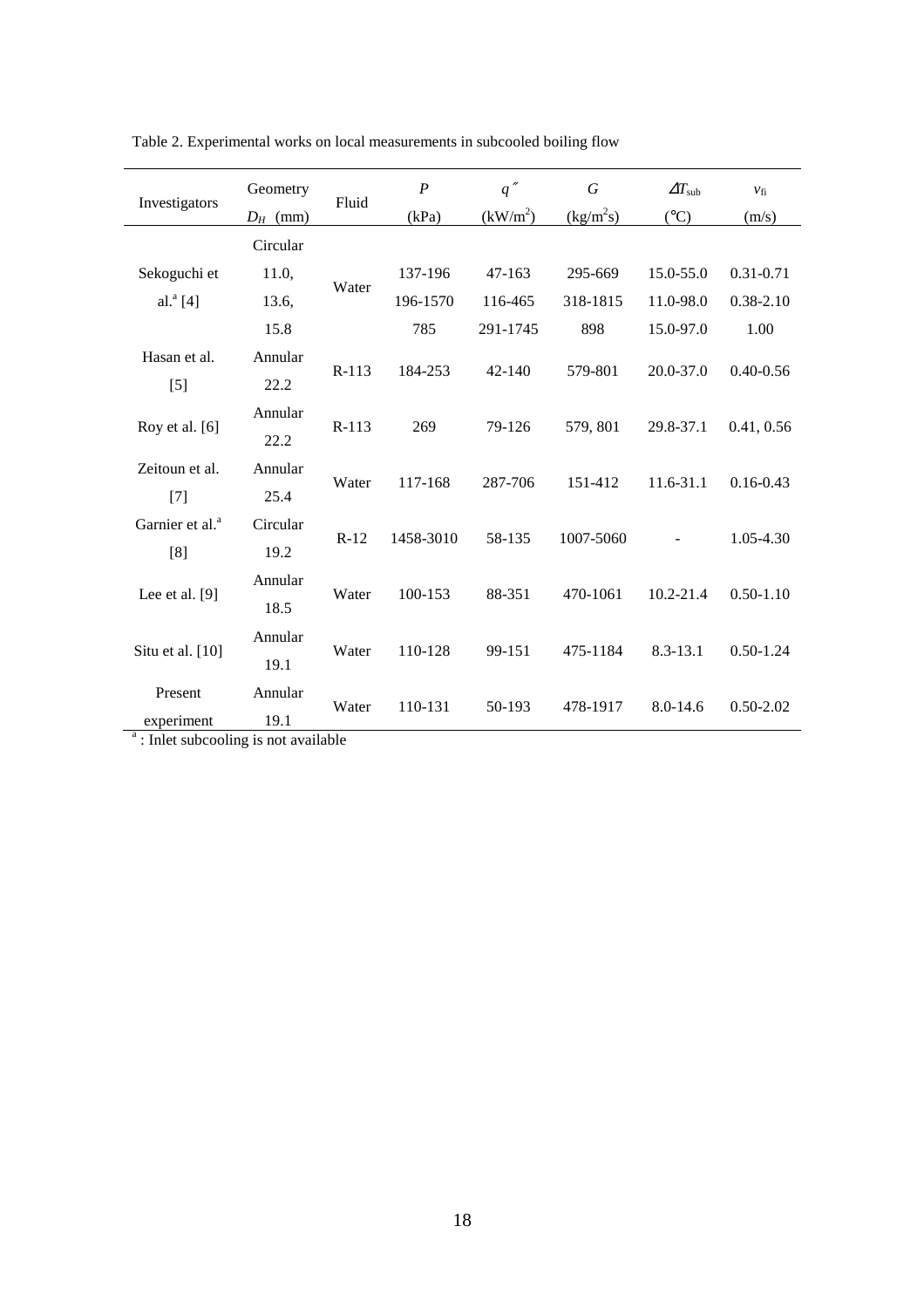Table 3. Experimental conditions

|                  | Set              | $q''$                | $T_{\rm in}$ | $\ensuremath{\nu_{\mathrm{fi}}}$ | $\Delta P$ | $P_{\rm in}$ |
|------------------|------------------|----------------------|--------------|----------------------------------|------------|--------------|
|                  |                  | (kW/m <sup>2</sup> ) | (°C)         | (m/s)                            | (kPa)      | (kPa)        |
|                  | $1\,$            | 98.7                 | 95.0         | 0.665                            | 22.1       | 129.1        |
|                  | $\sqrt{2}$       | 99.6                 | 95.0         | 0.970                            | 16.8       | 132.2        |
|                  | 3                | 101                  | 95.0         | 1.190                            | 12.7       | 134.4        |
|                  | $\overline{4}$   | 151                  | 95.0         | 0.662                            | 29.9       | 129.1        |
|                  | $\sqrt{5}$       | 149                  | 95.0         | 0.994                            | 20.1       | 132.1        |
| Situ et al. [10] | 6                | 150                  | 95.0         | 1.240                            | 21.0       | 132.9        |
|                  | $\boldsymbol{7}$ | 150                  | 98.0         | 1.230                            | 20.6       | 135.8        |
|                  | $\,8\,$          | 151                  | 98.0         | 0.987                            | 19.9       | 133.6        |
|                  | 9                | 98.1                 | 98.0         | 0.997                            | 20.2       | 133.1        |
|                  | 10               | 99.2                 | 98.0         | 0.502                            | 16.5       | 126.2        |
|                  | 11               | 99.6                 | 95.0         | 0.498                            | 19.1       | 128.2        |
|                  | 12               | 193                  | 95.0         | 2.016                            | 23.7       | 141.3        |
|                  | 13               | 193                  | 98.0         | 1.999                            | 24.6       | 146.3        |
|                  | 14               | 193                  | 99.0         | 1.993                            | 24.6       | 148.1        |
|                  | 15               | 150                  | 99.0         | 1.988                            | 25.1       | 145.0        |
| Present          | 16               | 193                  | 95.0         | 1.004                            | 20.7       | 132.3        |
| experiment       | 17               | 50.0                 | 99.0         | 1.000                            | 21.5       | 131.9        |
|                  | 18               | 100                  | 99.0         | 0.996                            | 21.1       | 135.0        |
|                  | 19               | 150                  | 99.0         | 0.995                            | 21.5       | 136.8        |
|                  | 20               | 50.0                 | 98.0         | 0.502                            | 20.8       | 128.4        |
|                  | 21               | 50.0                 | 99.0         | 0.505                            | 20.2       | 129.2        |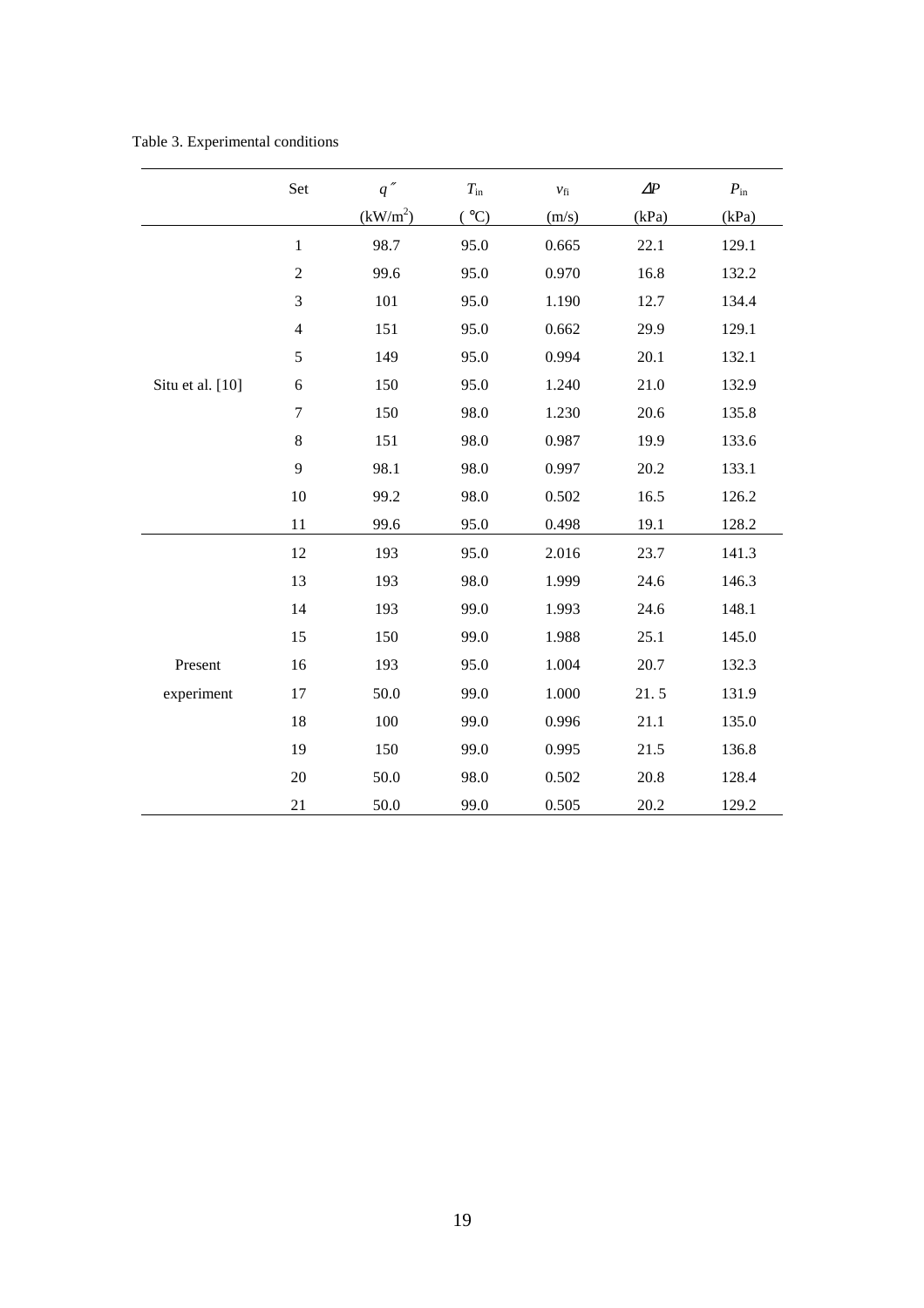Table 4. Existing correlations of drift-flux parameters

| Investigators          | Correlations                                                                                                                                                               |  |  |  |  |
|------------------------|----------------------------------------------------------------------------------------------------------------------------------------------------------------------------|--|--|--|--|
| Ishii [19] and         | $C_0 = (1.2 - 0.2\sqrt{\rho_g/\rho_f})\left[1 - \exp(-3.12\langle\alpha\rangle^{0.212})\right]$                                                                            |  |  |  |  |
| Hibiki et al. [11]     | $V_{gi} = \sqrt{2} \left( \frac{g \sigma (\rho_f - \rho_g)}{\rho_f^2} \right)^{1/4} \left( 1 - \langle \alpha \rangle \right)^{1.75}$ for bubbly flow regime               |  |  |  |  |
| Chexal et al. [18]     | $C_{o} = C_{ov}$ for vertical steam – water flow                                                                                                                           |  |  |  |  |
|                        | $C_{ov} = L/[K_o + (1 - K_o) < \alpha > 1], \qquad L = \left  \frac{1 - \exp(-C_1 < \alpha > 1)}{1 - \exp(-C_1)} \right $                                                  |  |  |  |  |
|                        | $C_1 = 4P_{crit}^2/[P(P_{crit} - P)],$ $K_o = B_1 + (1 - B_1) \left(\frac{\rho_g}{\rho_c}\right)^{1/4}$                                                                    |  |  |  |  |
|                        | $r = (1+1.57 \rho_{\rm g} / \rho_{\rm f})/(1-B_{\rm l})$ , $B_{\rm l} = \min(0.8, A_{\rm l})$                                                                              |  |  |  |  |
|                        | $A_1 = 1/[1 + \exp(-Re/60000)]$                                                                                                                                            |  |  |  |  |
|                        | $Re = Re_{e}$ if $Re_{e} > Re_{f}$ , $Re = Re_{f}$ if $Re_{e} < Re_{f}$                                                                                                    |  |  |  |  |
|                        | $V_{qi} = V_{\perp}^{\circ} C_{9}$ for vertical flow                                                                                                                       |  |  |  |  |
|                        | $V_{s}^{o}$ =1.41 $\left[\frac{(\rho_f - \rho_s)\sigma g}{\rho^2}\right]^{0.25} C_2 C_3 C_4$                                                                               |  |  |  |  |
|                        | for Re <sub>p</sub> $\geq 0$ C <sub>9</sub> = $(1 - \langle \alpha \rangle)^{B_1}$ , for Re <sub>p</sub> < 0 C <sub>9</sub> = min(0.7, (1 - < $\alpha$ ) <sup>0.65</sup> ) |  |  |  |  |
|                        | for $\rho_f / \rho_s \le 18 C_2 = 0.4757 [\ln (\rho_f / \rho_s)]^{0.7}$                                                                                                    |  |  |  |  |
|                        | for $\text{Re}_g > 18$ $C_2 = 1$ if $C_5 \ge 1$ , $1/{1 - \exp[-C_5/(1-C_5)]}$ if $C_5 < 1$                                                                                |  |  |  |  |
|                        | $C_5 = \sqrt{150/(\rho_f / \rho_s)}$                                                                                                                                       |  |  |  |  |
|                        | $C_4 = 1$ if $C_7 \ge 1$ , $1/[1 - \exp(-C_8)]$ if $C_7 < 1$                                                                                                               |  |  |  |  |
|                        | $C_1 = (D_1/D_{\mu})^{0.6}$ , $C_8 = C_7/(1-C_7)$ , $D_2 = 0.09144$ m<br>$C_3 = \max(0.5, 2 \exp[-\text{Re}_f/60000])$ for upflow                                          |  |  |  |  |
|                        | $C_0 = 1.2 - 0.2 \sqrt{\rho_s / \rho_f}$ for $\lt j > 0$                                                                                                                   |  |  |  |  |
| Kawanishi et al. [17]  |                                                                                                                                                                            |  |  |  |  |
|                        | $V_{gi} = 0.35 \left( \frac{gD(\rho_f - \rho_g)}{\rho_g^2} \right)^{3/2}$ for $P \le 1.5 MPa, < j > 0.24, D \le 0.05$                                                      |  |  |  |  |
| Beattie et al. [16]    | $C_0 = 1 + 2.6\sqrt{f}$ , $f = 5.525 \times 10^{-2} \left[ \frac{DG}{3\mu_f} \right]^{-0.237} + 8.0 \times 10^{-4}$                                                        |  |  |  |  |
|                        | $V_{gi} = 1.4 \left( \frac{g \sigma (\rho_f - \rho_g)}{\rho_f^2} \right)^{1/4}$ for bubbly flow<br>$C_0 = 1.1$ for $< \alpha > \le 0.65$                                   |  |  |  |  |
| GE [15]                |                                                                                                                                                                            |  |  |  |  |
|                        | $V_{si}=2.9\left(\frac{g\sigma(\rho_{f}-\rho_{s})}{\rho_{f}^{2}}\right)^{1/4} \qquad for <\alpha>\leq0.65$                                                                 |  |  |  |  |
| Zuber and Findlay [14] | $C_0 = 1.13$                                                                                                                                                               |  |  |  |  |
|                        | $V_{gi} = 1.41 \left( \frac{g \sigma (\rho_f - \rho_g)}{\rho_f^2} \right)^{1/4}$                                                                                           |  |  |  |  |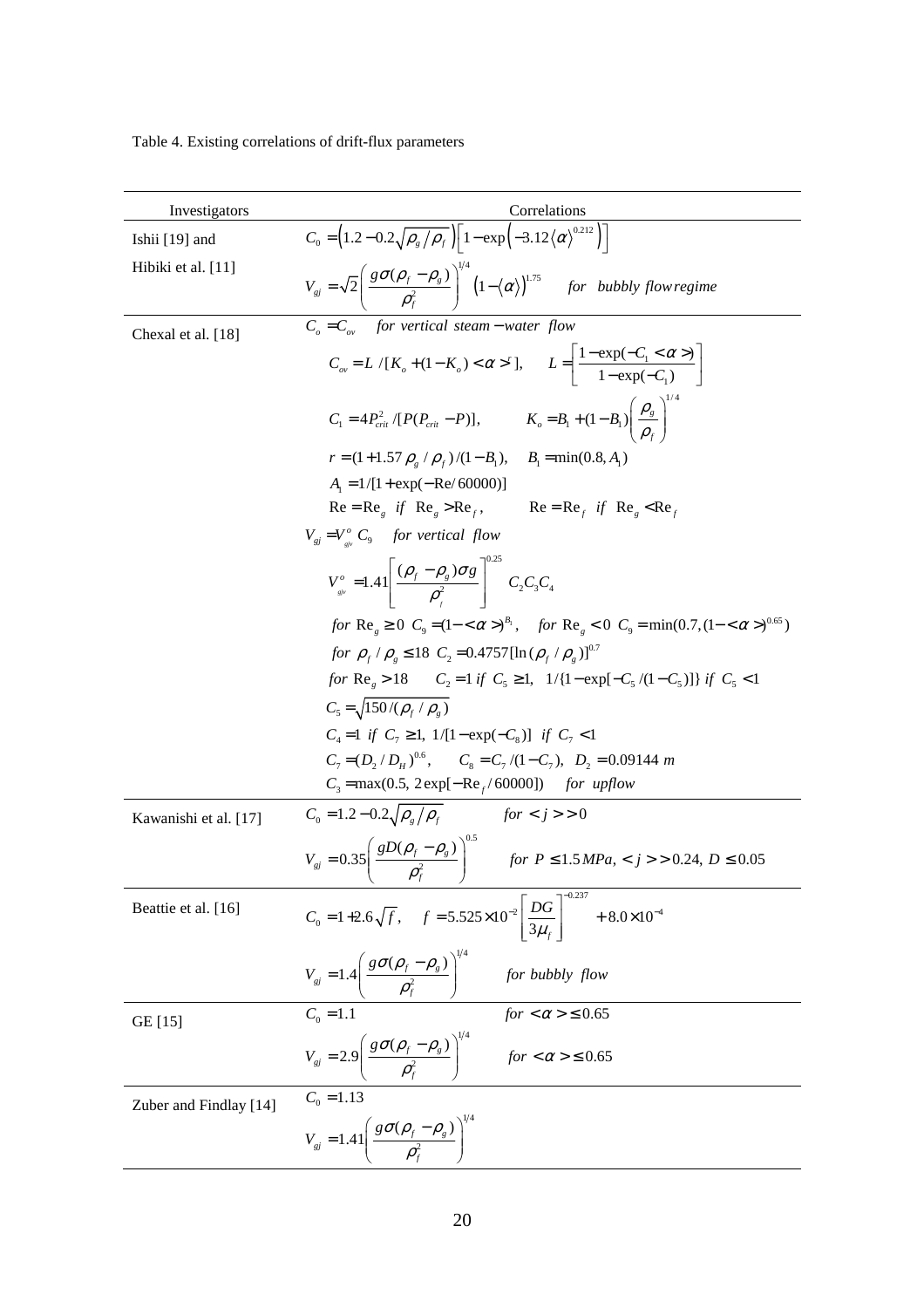| Correlation            | Average deviation<br>for $\langle \alpha \rangle$ | Average deviation<br>for $C_{\scriptscriptstyle\alpha}$ | Applicable geometry |
|------------------------|---------------------------------------------------|---------------------------------------------------------|---------------------|
| Ishii $[19]$ and       | $\pm 8.40\%$                                      | $\pm 8.50\%$                                            | annulus             |
| Hibiki et al. $[11]$   |                                                   |                                                         |                     |
| Chexal et al. [18]     | ± 34.5%                                           | ± 35.7%                                                 | pipe, bundle        |
| Kawanishi et al. [17]  | ± 20.5%                                           | ± 37.8%                                                 | pipe                |
| Beattie et al. [16]    | ± 30.2%                                           | ± 53.5%                                                 | pipe                |
| GE [15]                | ± 32.5%                                           | ± 30.4%                                                 | pipe, bundle        |
| Zuber and Findlay [14] | ± 21.3%                                           | ± 30.4%                                                 | pipe                |

Table 5. Prediction error and applicable geometry for existing correlations of drift-flux parameters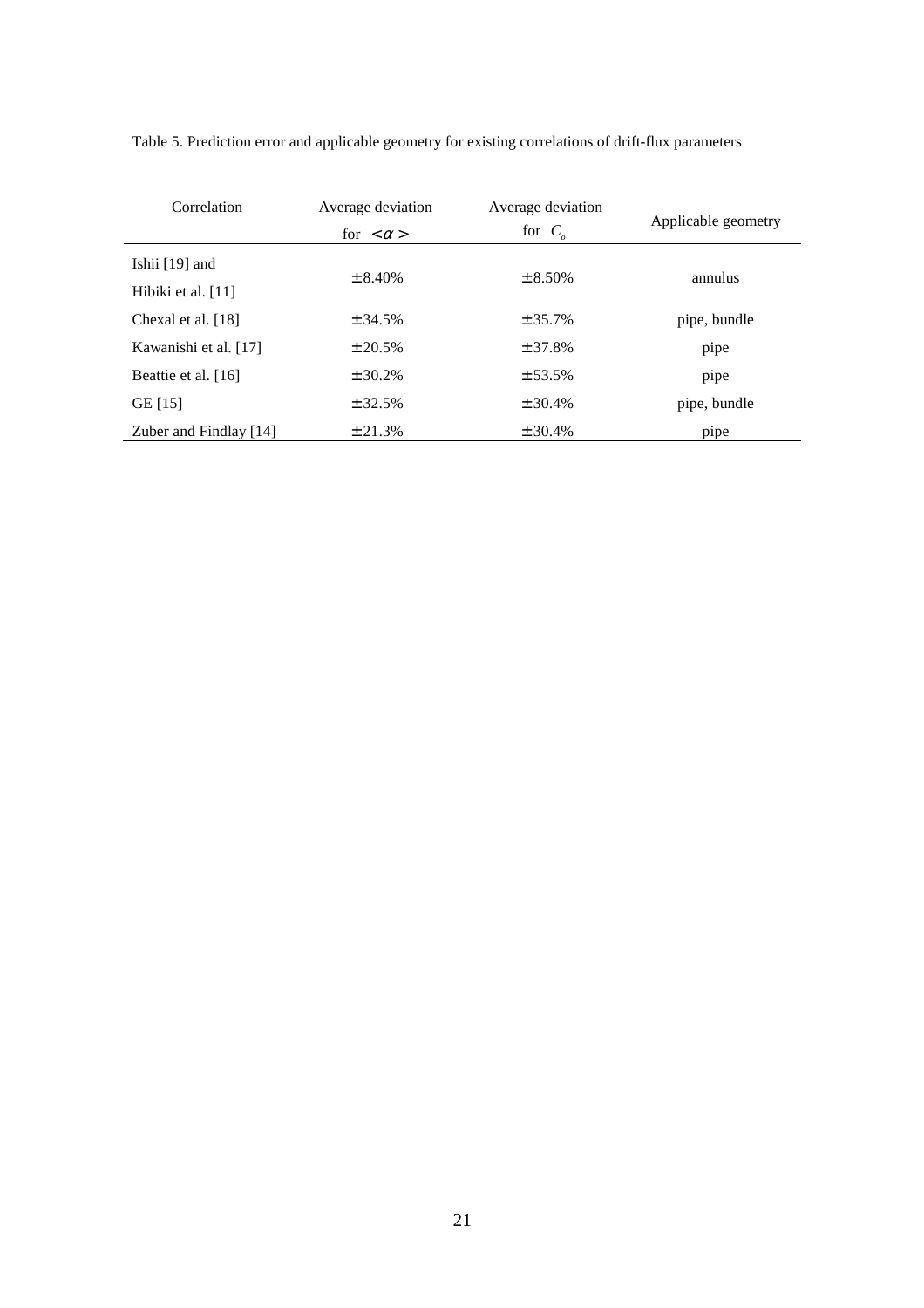Table 6. Existing correlations of interfacial area concentration

| Investigators           | Correlations                                                                                                                                                                                                                                      |
|-------------------------|---------------------------------------------------------------------------------------------------------------------------------------------------------------------------------------------------------------------------------------------------|
| Hibiki et al. [24]      | $N_a = 3.68 N_{Lo}^{0.335} < \alpha >_{0.830}^{0.830} N_{Re}^{0.239} N_{o}^{-0.138}$                                                                                                                                                              |
|                         | $N_{a_i} \equiv \langle a_i \rangle L_o, N_{Lo} \equiv \frac{L_o}{D_{o}}$ , $N_{Re_b} \equiv \frac{\langle \varepsilon \rangle^{N^3} L_o^{4/3}}{V_{o}}$ , $N_{\rho} \equiv \frac{\rho_f}{\rho_{o}}$                                               |
|                         | $Lo \equiv \sqrt{\frac{\sigma}{g \Delta \rho}}$                                                                                                                                                                                                   |
|                         | $\langle \varepsilon \rangle = g \langle j_{g} \rangle \exp \left( - A N_{Re_f} \right) + \frac{\langle j \rangle}{\rho} \left( - \frac{dP}{dz} \right)_{\sim} \left\{ 1 - \exp \left( - A N_{Re_f} \right) \right\}$                             |
|                         | $A = 0.000584$                                                                                                                                                                                                                                    |
| Hibiki and Ishii [23]   | $N_a = 3.02 N_{Ia}^{0.335} < \alpha > N_{Re}^{0.239}$                                                                                                                                                                                             |
| Zeitoun and Shoukri [7] | $< a_i > = \frac{6 < \alpha >}{\sqrt{\sigma/g\Delta\rho}} \frac{N_{\text{Re}_f}^{0.324} \left\{ N_{Ja} + \frac{149.2\left(\rho_f/\rho_g\right)^{1.56}}{N_{Bo}^{0.487} N_{\text{Re}_f}^{1.6}} \right\}}{0.0683\left(\rho_f/\rho_g\right)^{1.326}}$ |
| Zeitoun et al. [22]     | $< a_i > = 3.24 < \alpha >^{0.757} \left( \frac{g \Delta \rho}{\sigma} \right)^{0.55} \left( \frac{\mu_f}{\sigma} \right)^{0.1}$                                                                                                                  |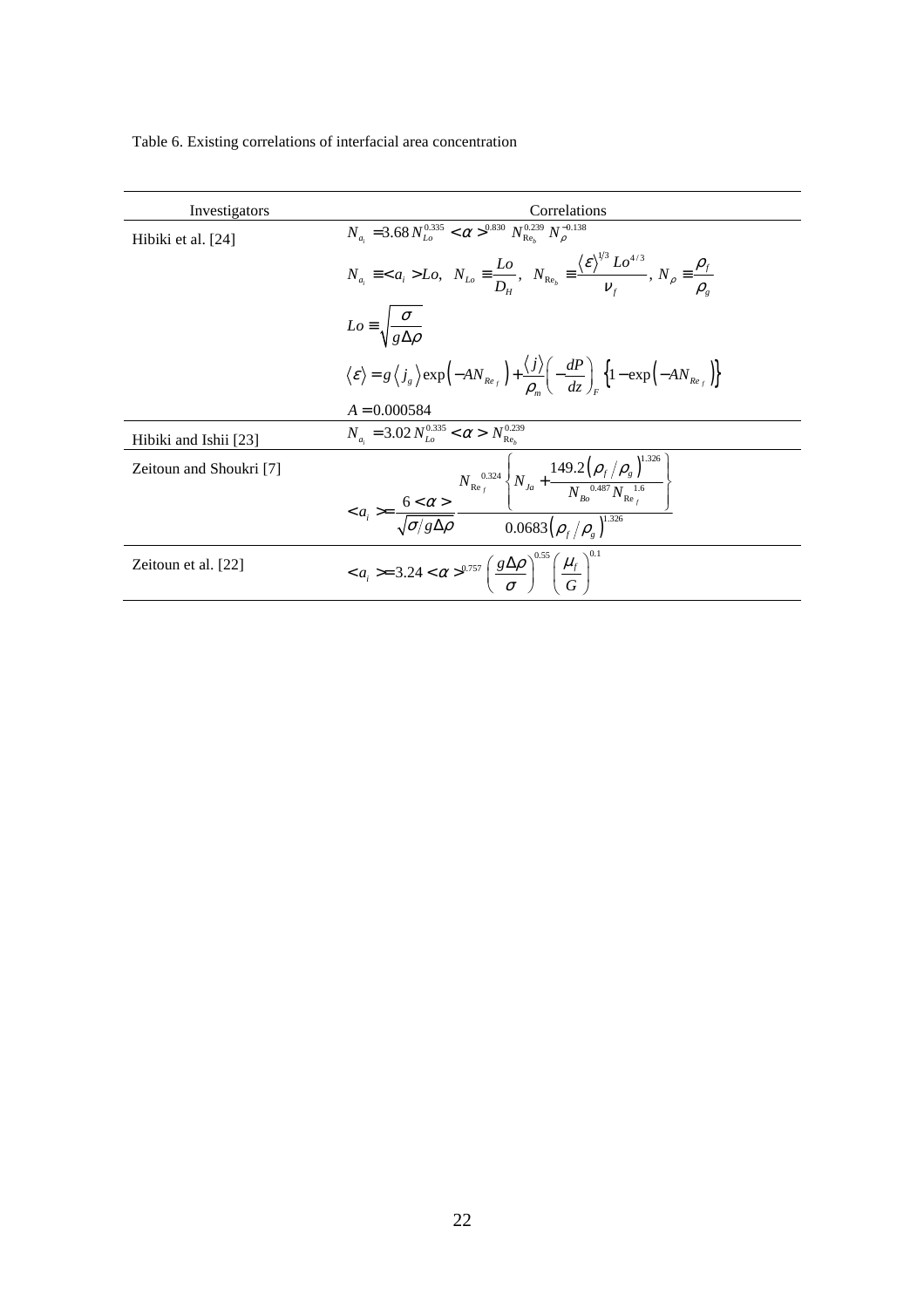| Correlation             | Average deviation<br>for $\langle a_{i} \rangle$ | Average deviation<br>for $ >$ | Applicable geometry   |
|-------------------------|--------------------------------------------------|-------------------------------|-----------------------|
| Hibiki et al. [24]      | ± 13.4%                                          | ± 13.3%                       | pipe, annulus, bundle |
| Hibiki and Ishii [23]   | ± 31.8%                                          | ± 26.4%                       | pipe, annulus, bundle |
| Zeitoun and Shoukri [7] | ± 40.2%                                          | ± 71.7%                       | annulus               |
| Zeitoun et al. [22]     | ± 48.7%                                          | ± 99.1%                       | annulus               |

Table 7. Prediction error and applicable geometry for existing correlations of interfacial area concentration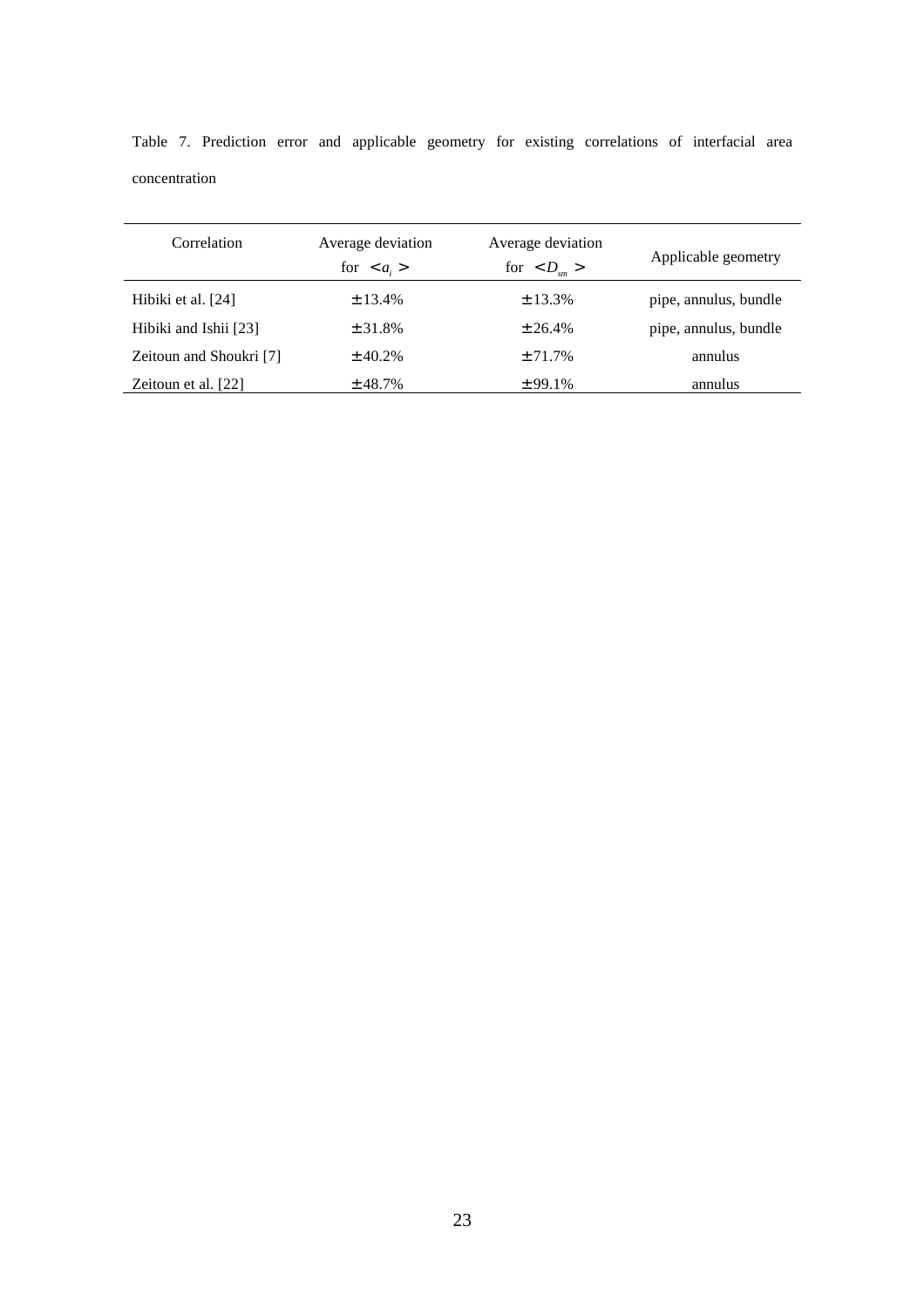**Fig. 1**

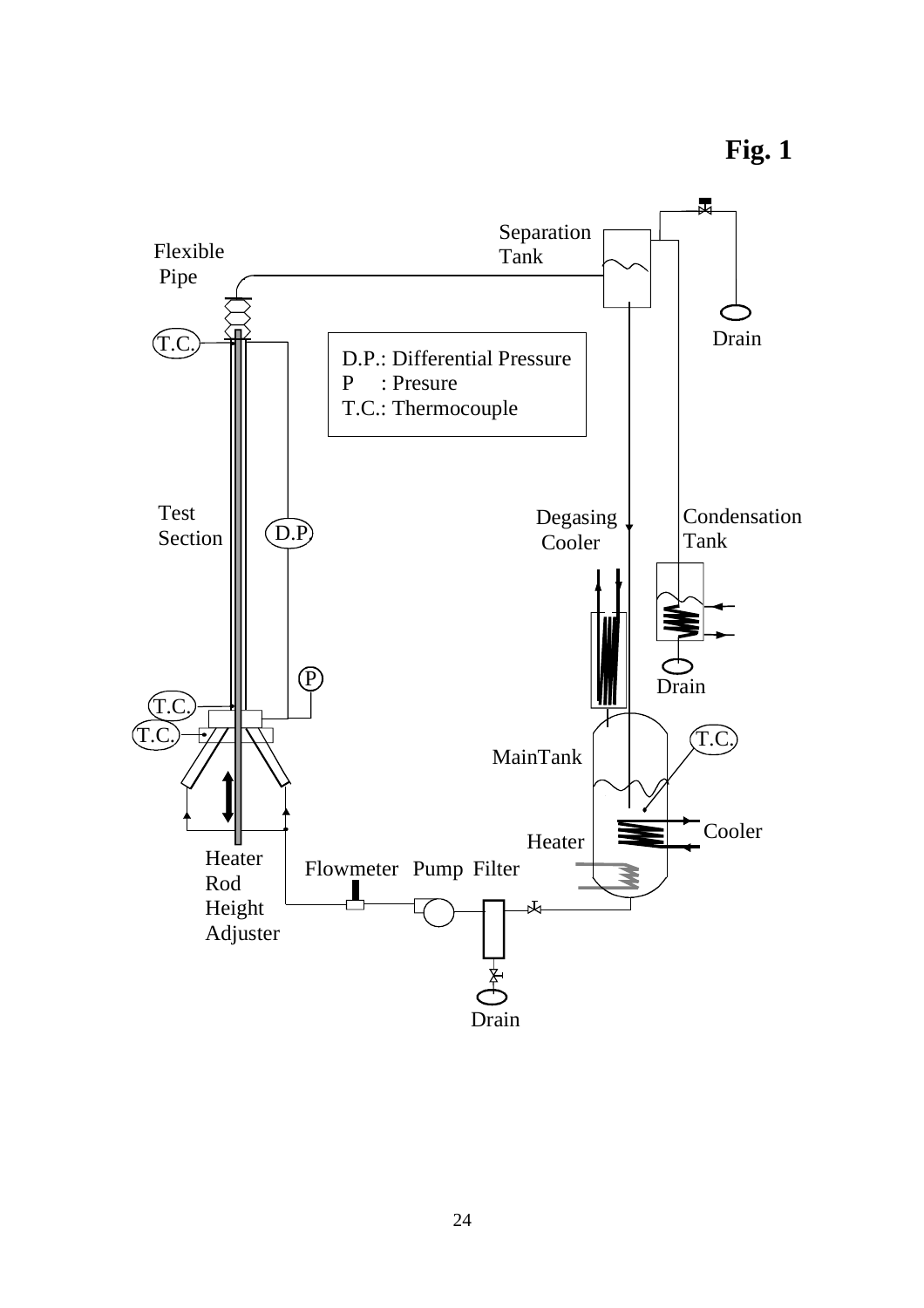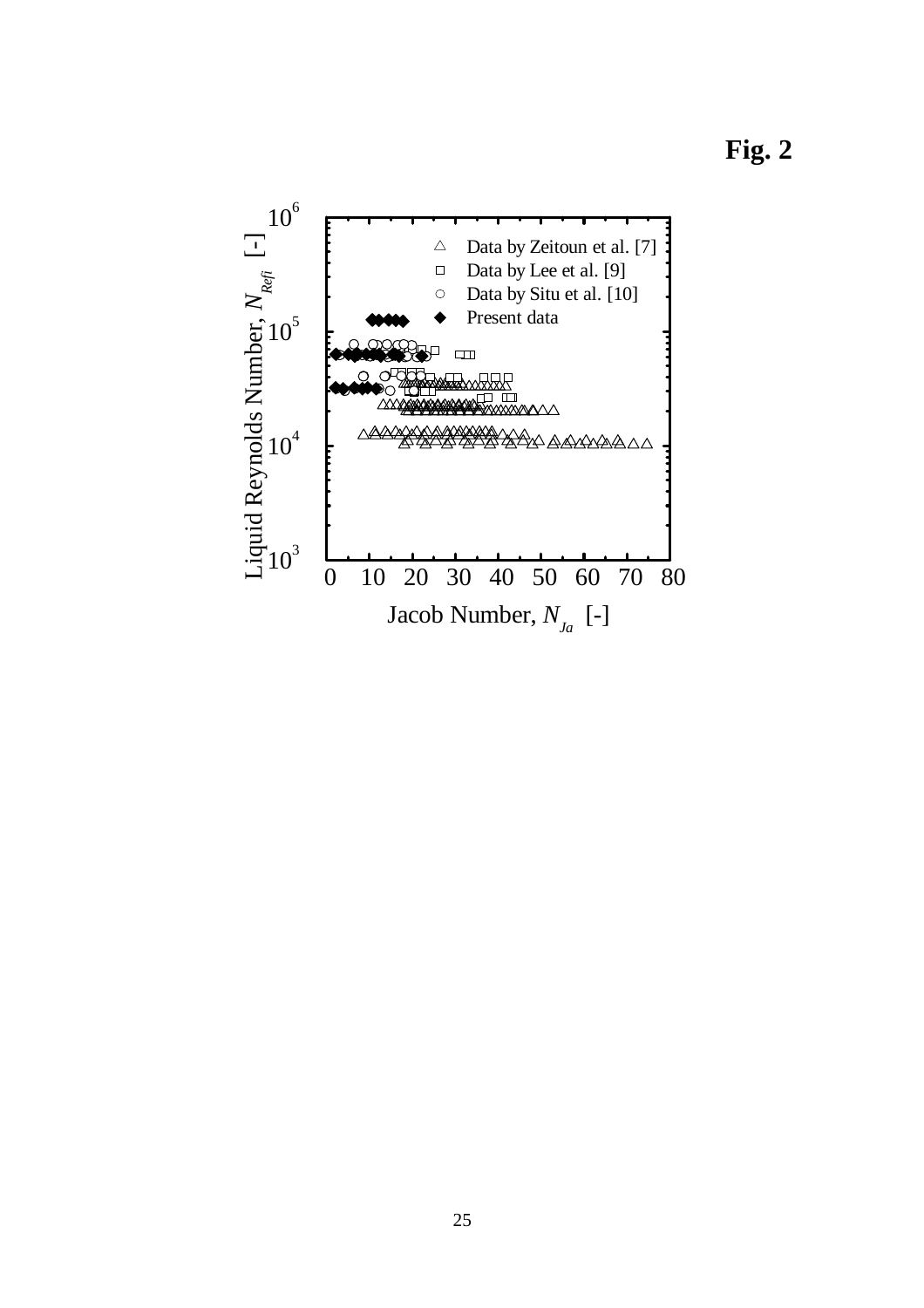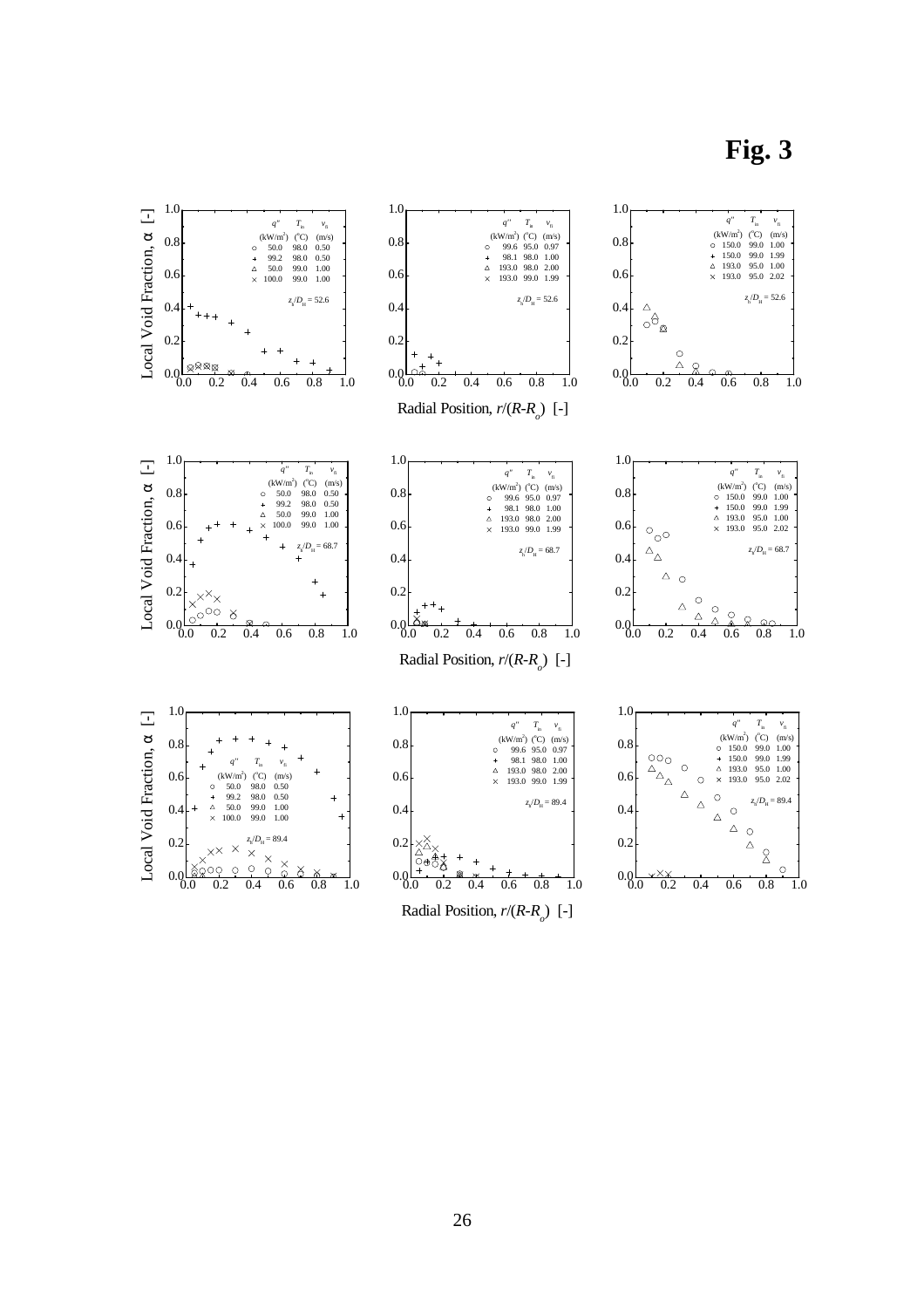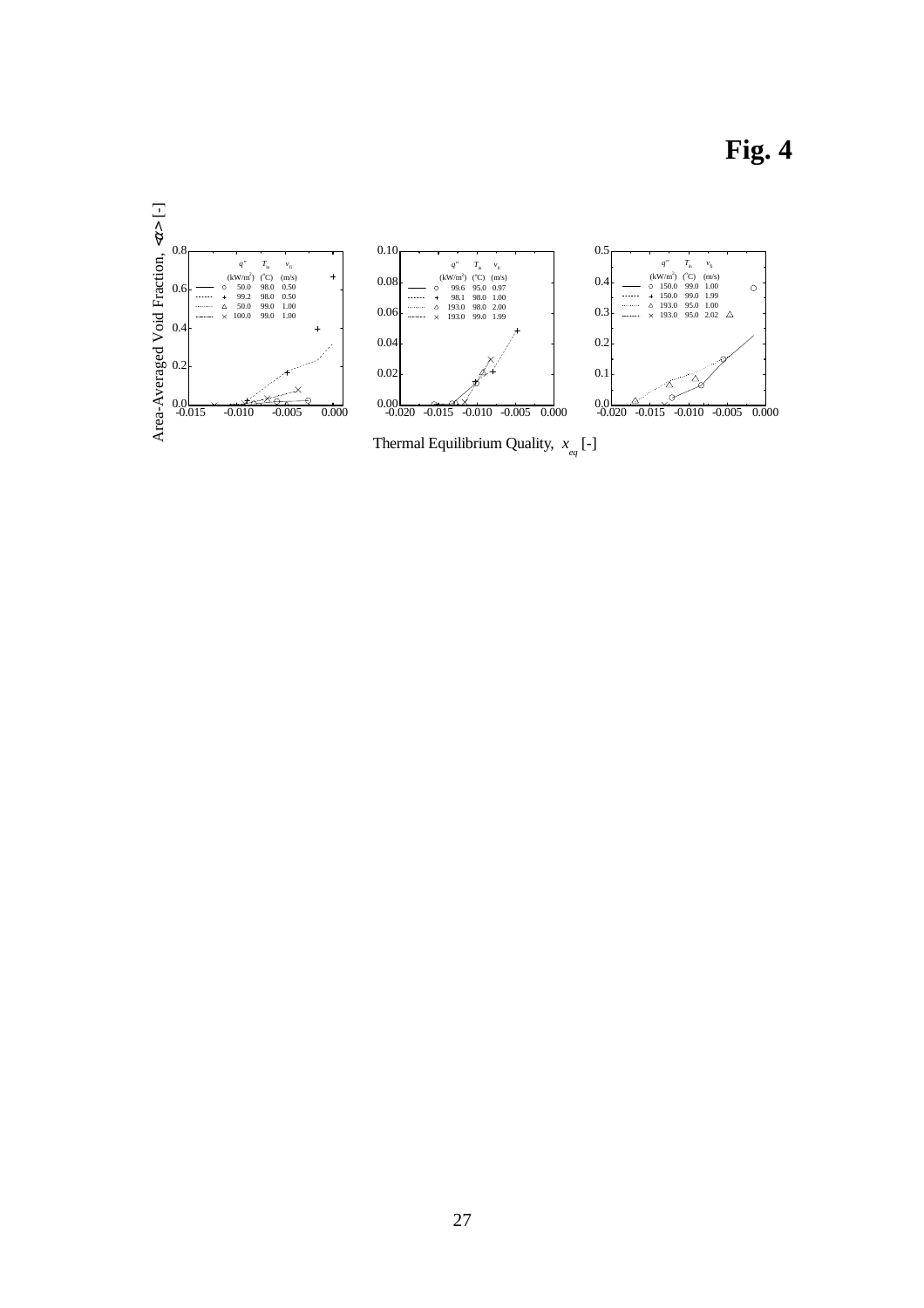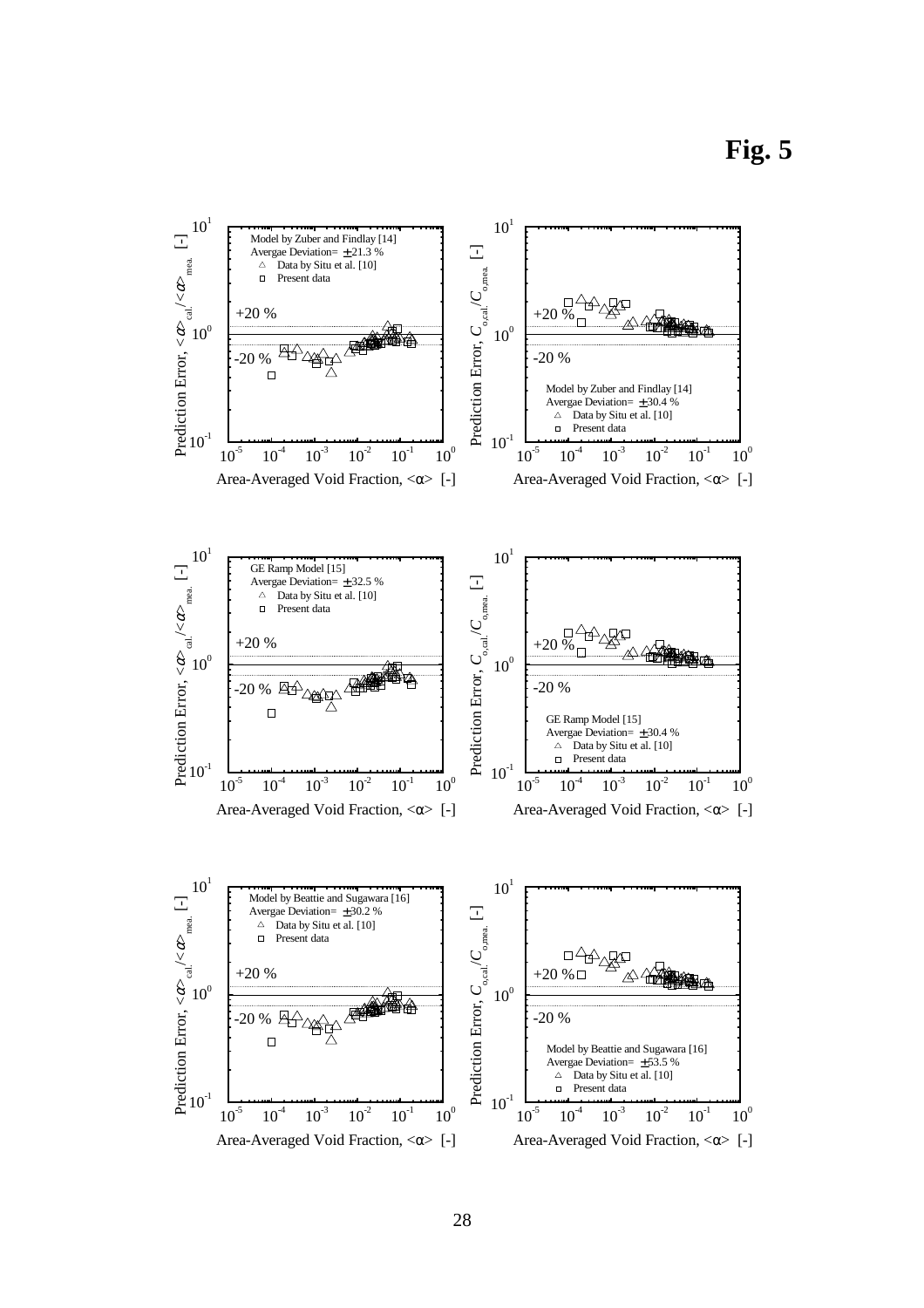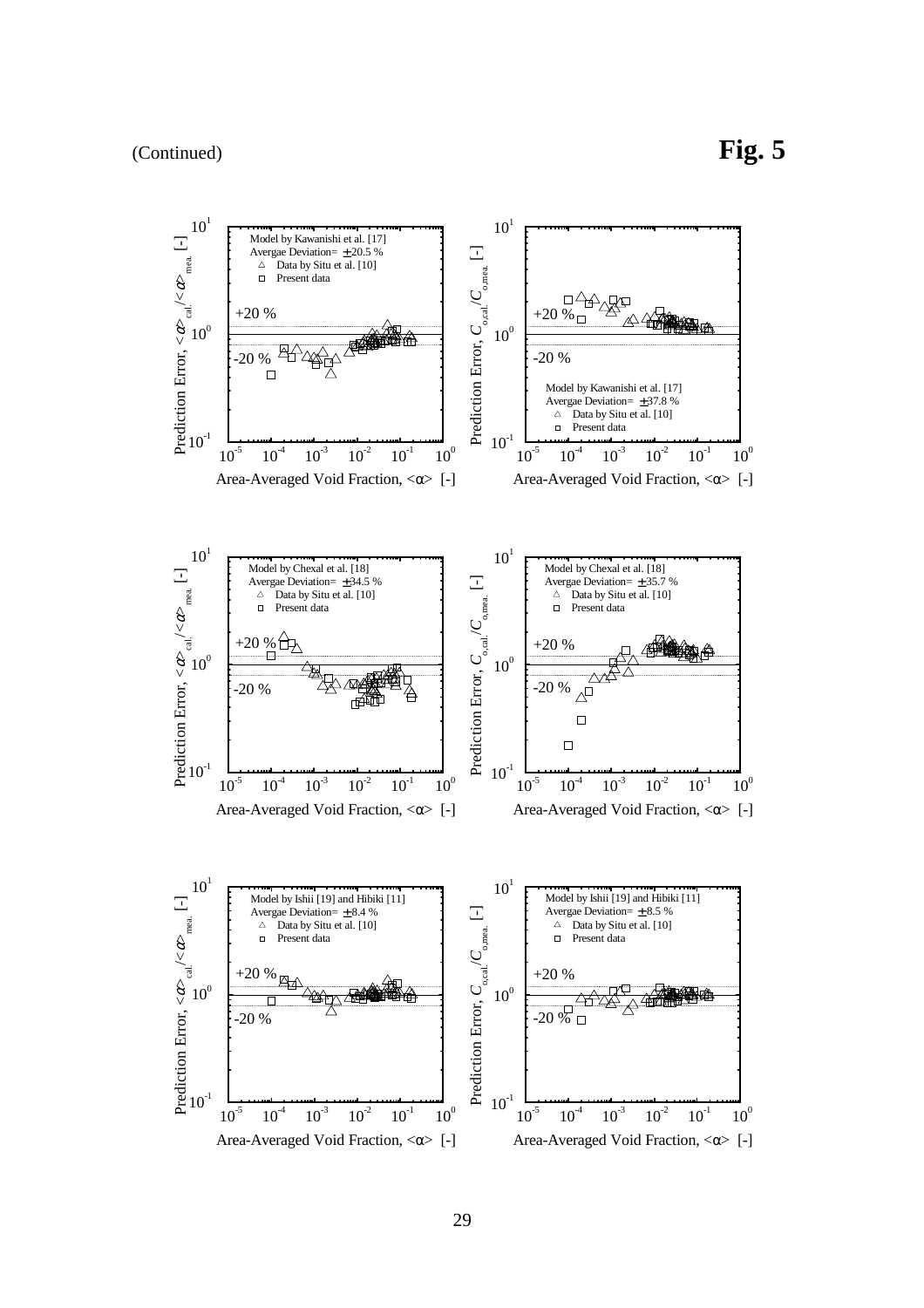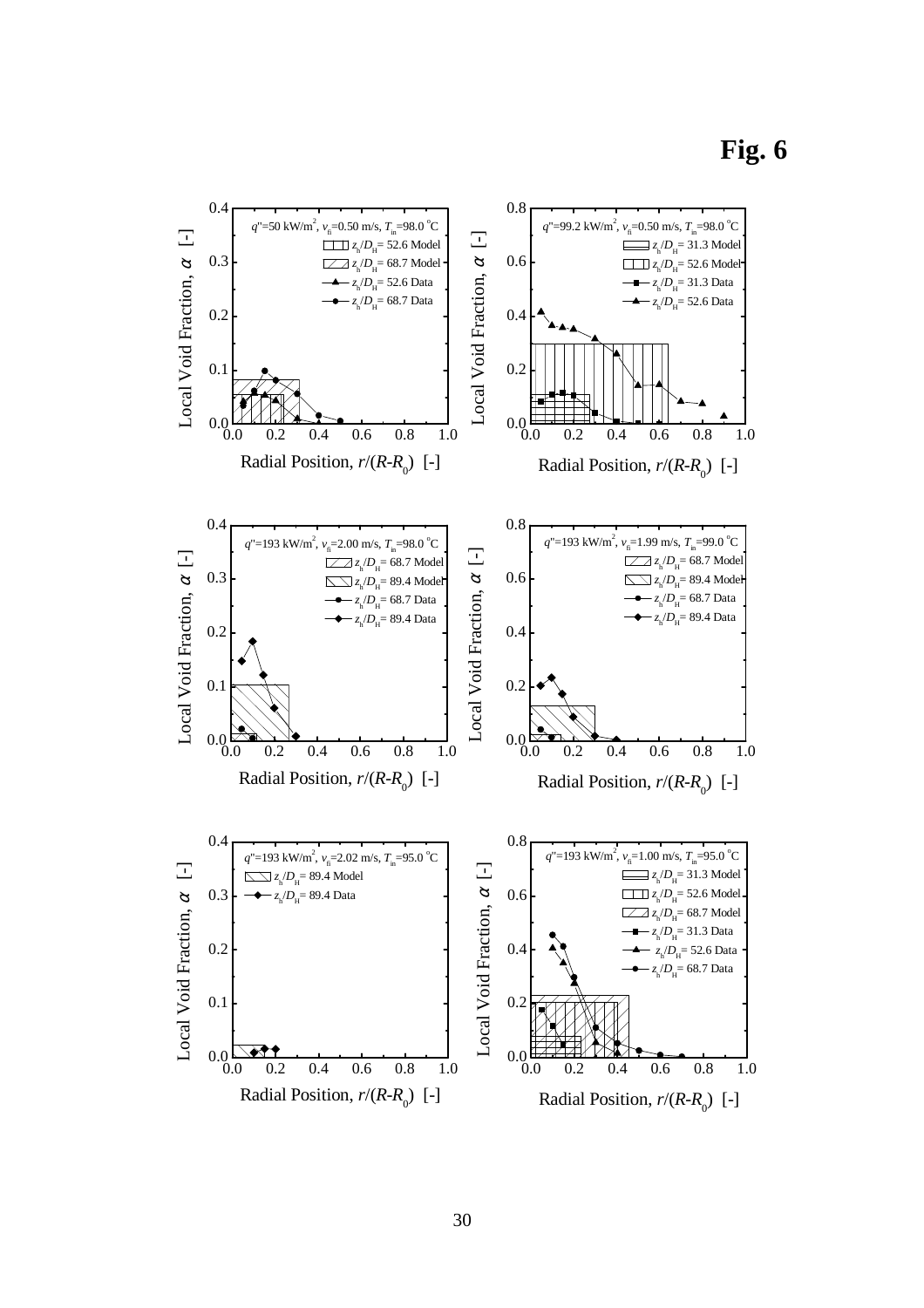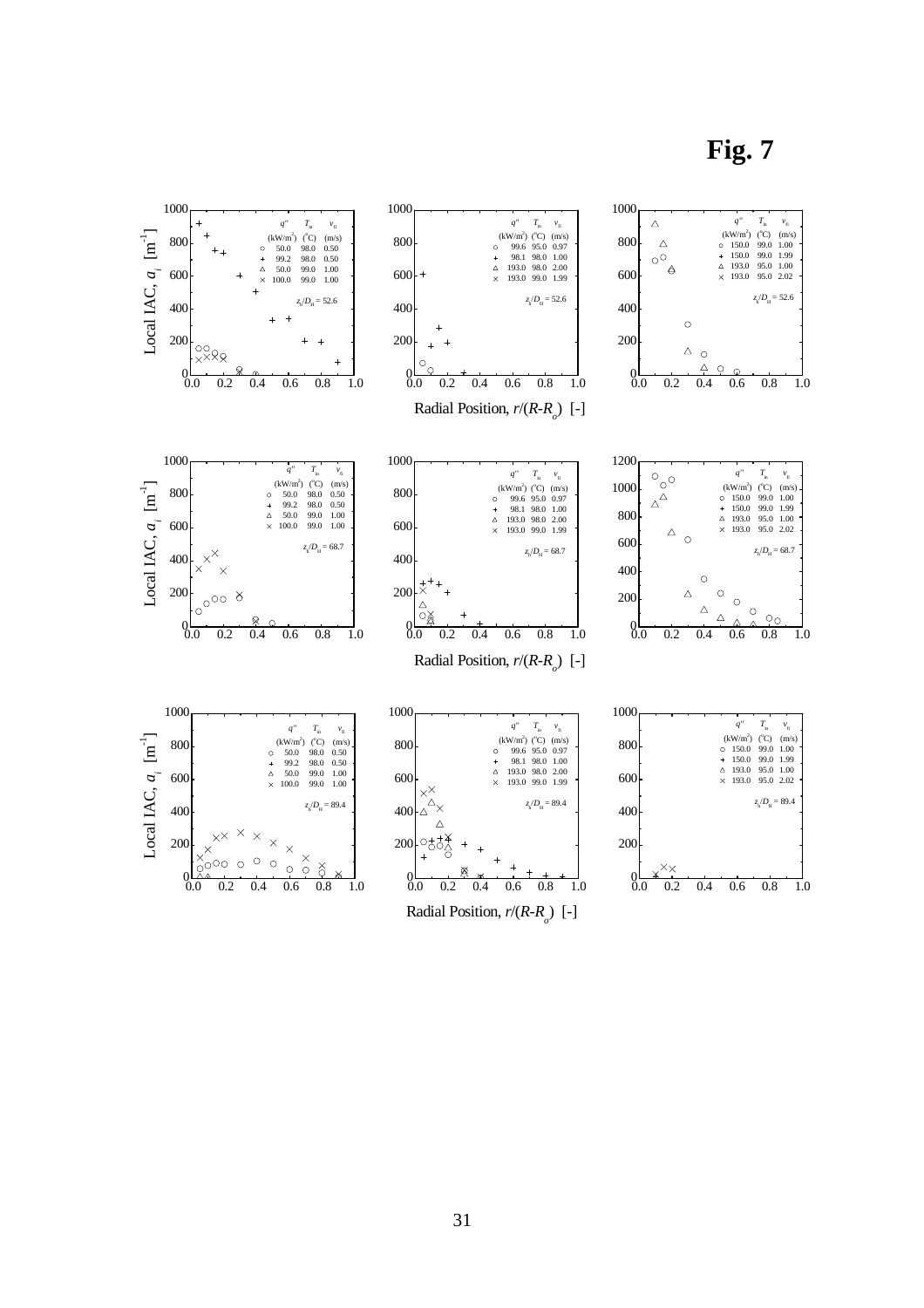**Fig. 8** 

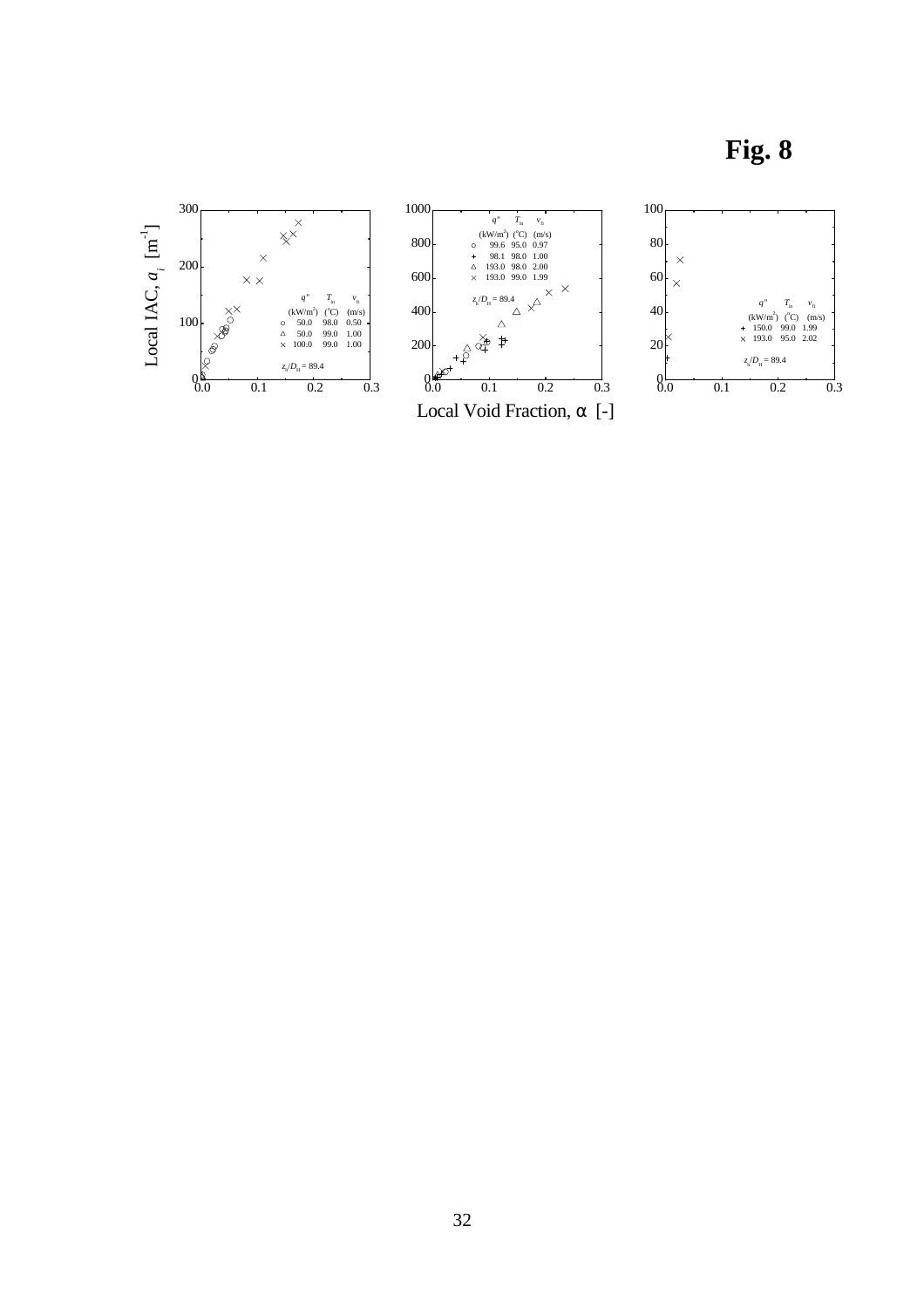

Thermal Equilibrium Quality, *x eq* [-]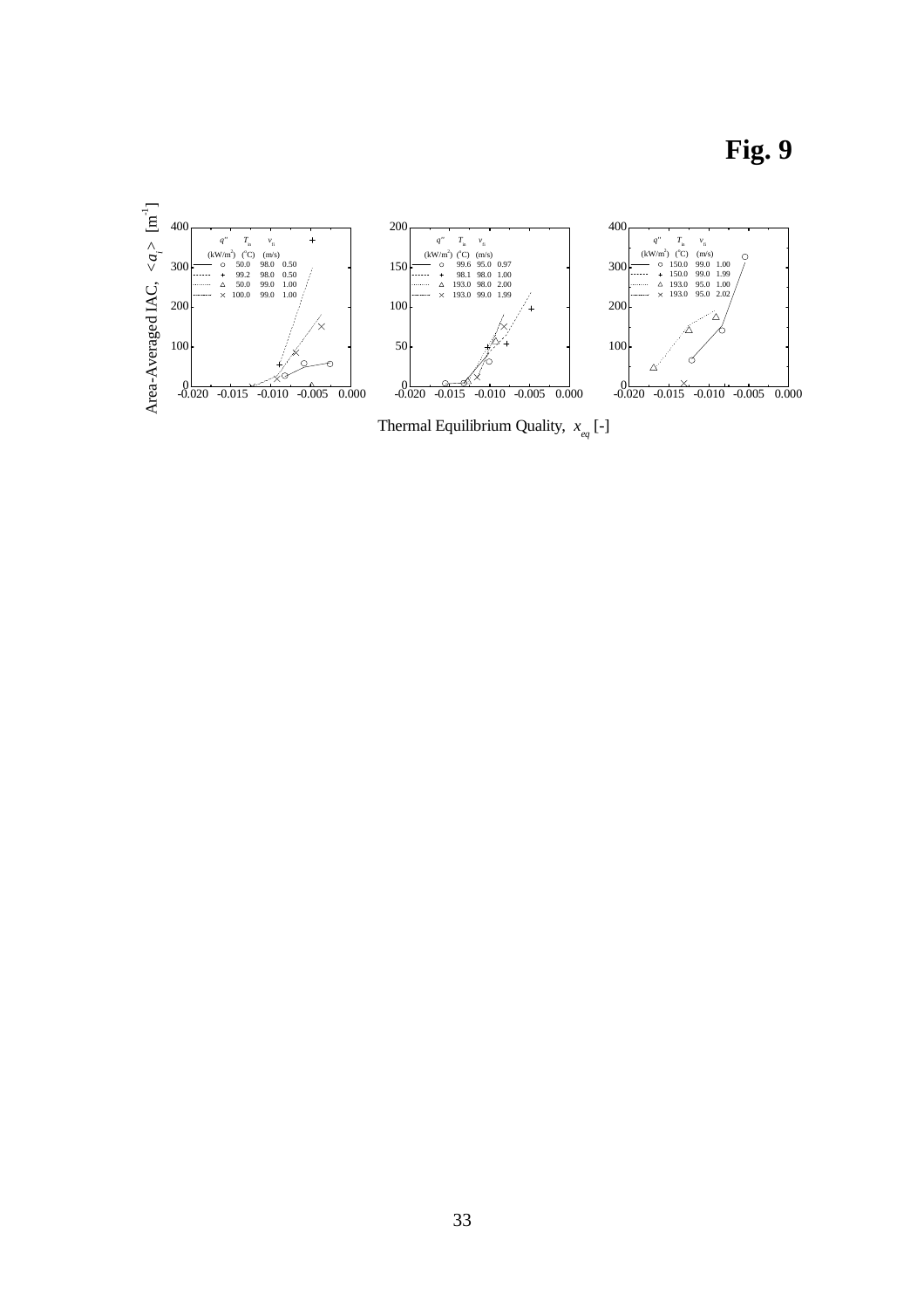